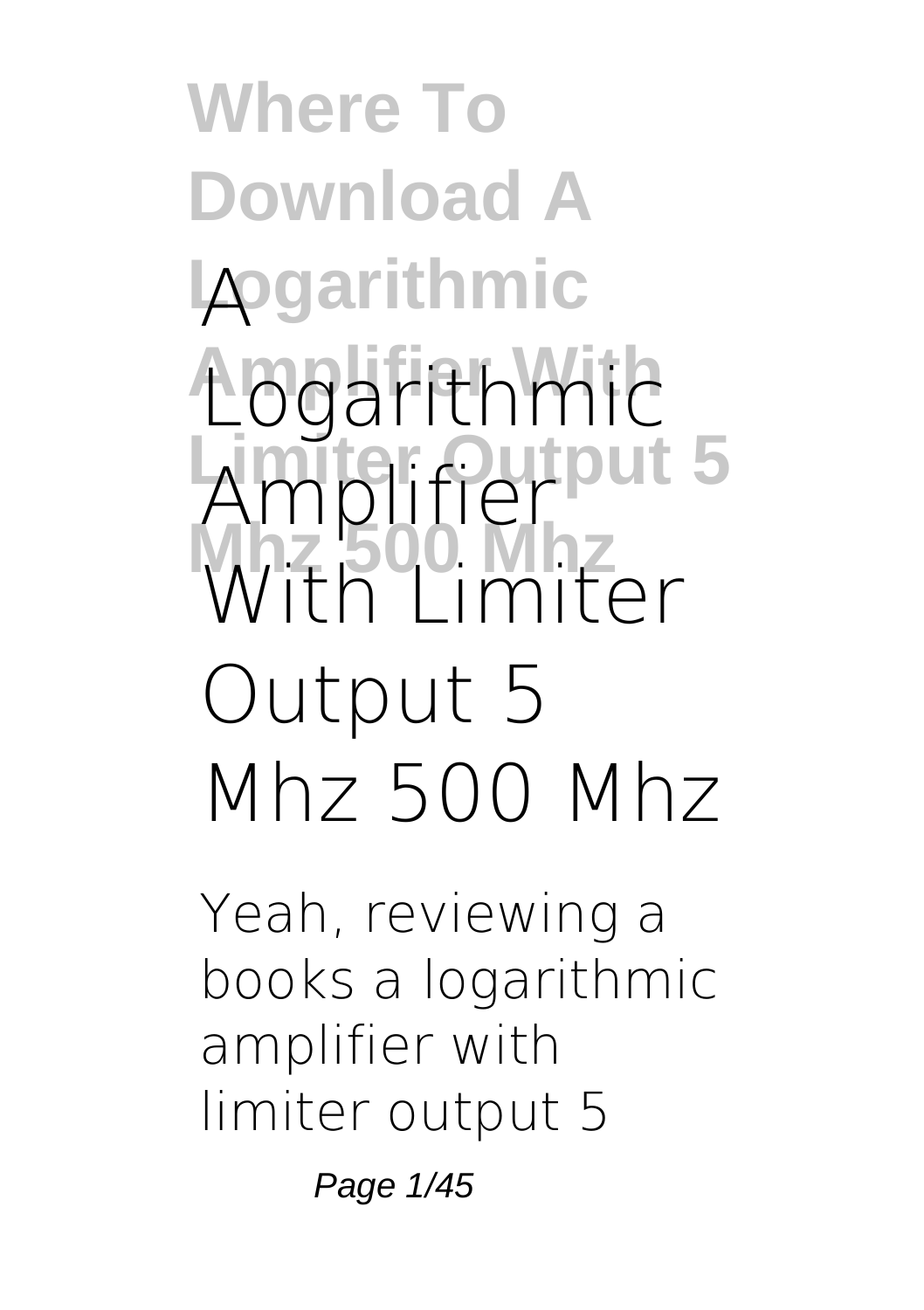**Where To Download A Logarithmic mhz 500 mhz** could grow your near This is just one of 5 the solutions for contacts listings. you to be successful. As understood, capability does not suggest that you have astonishing points.

Comprehending as Page 2/45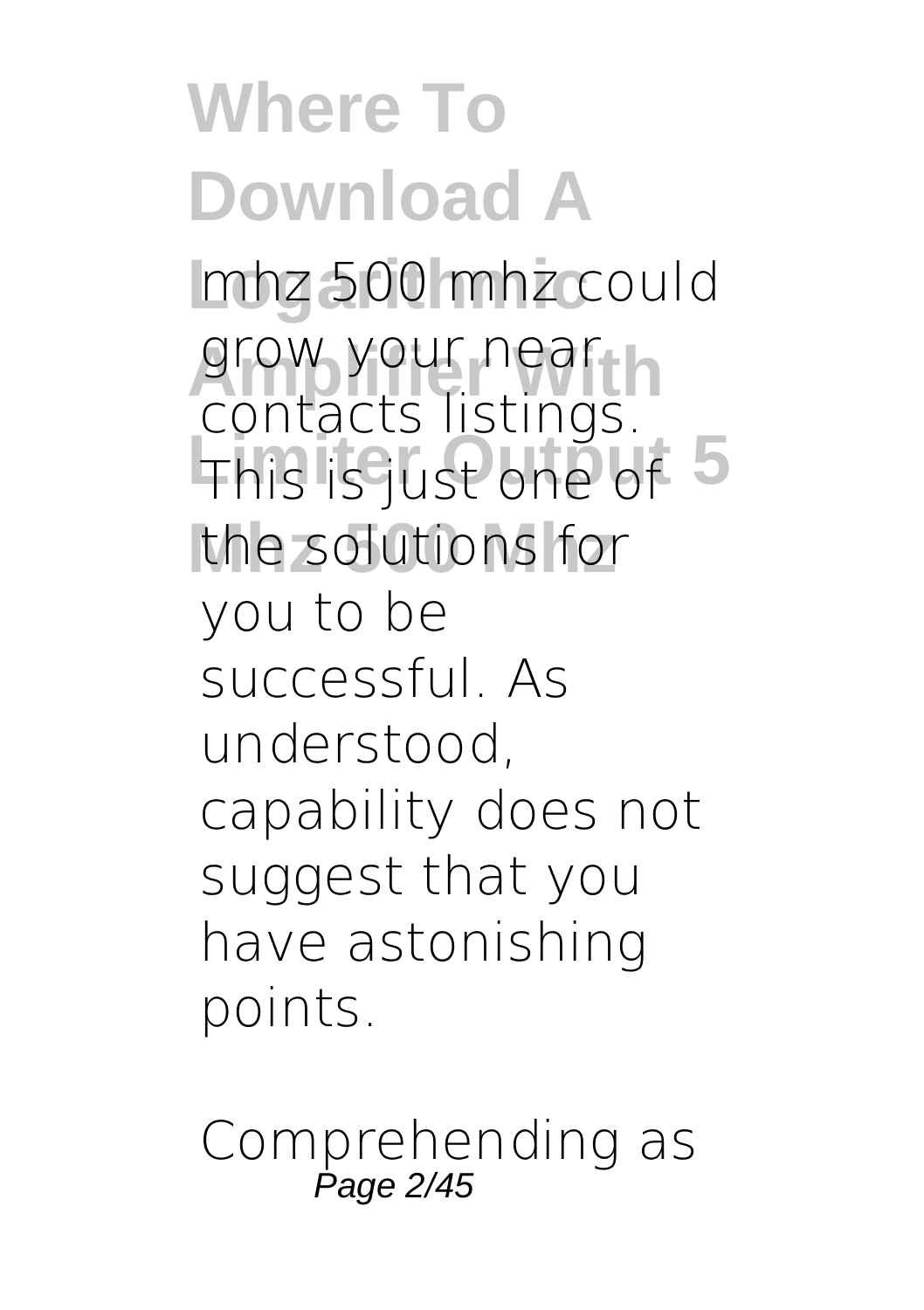**Where To Download A** without difficulty as pact even more **Limited Strategy** money for each than extra will success. adjacent to, the declaration as with ease as perception of this a logarithmic amplifier with limiter output 5 mhz 500 mhz can be taken as well as Page 3/45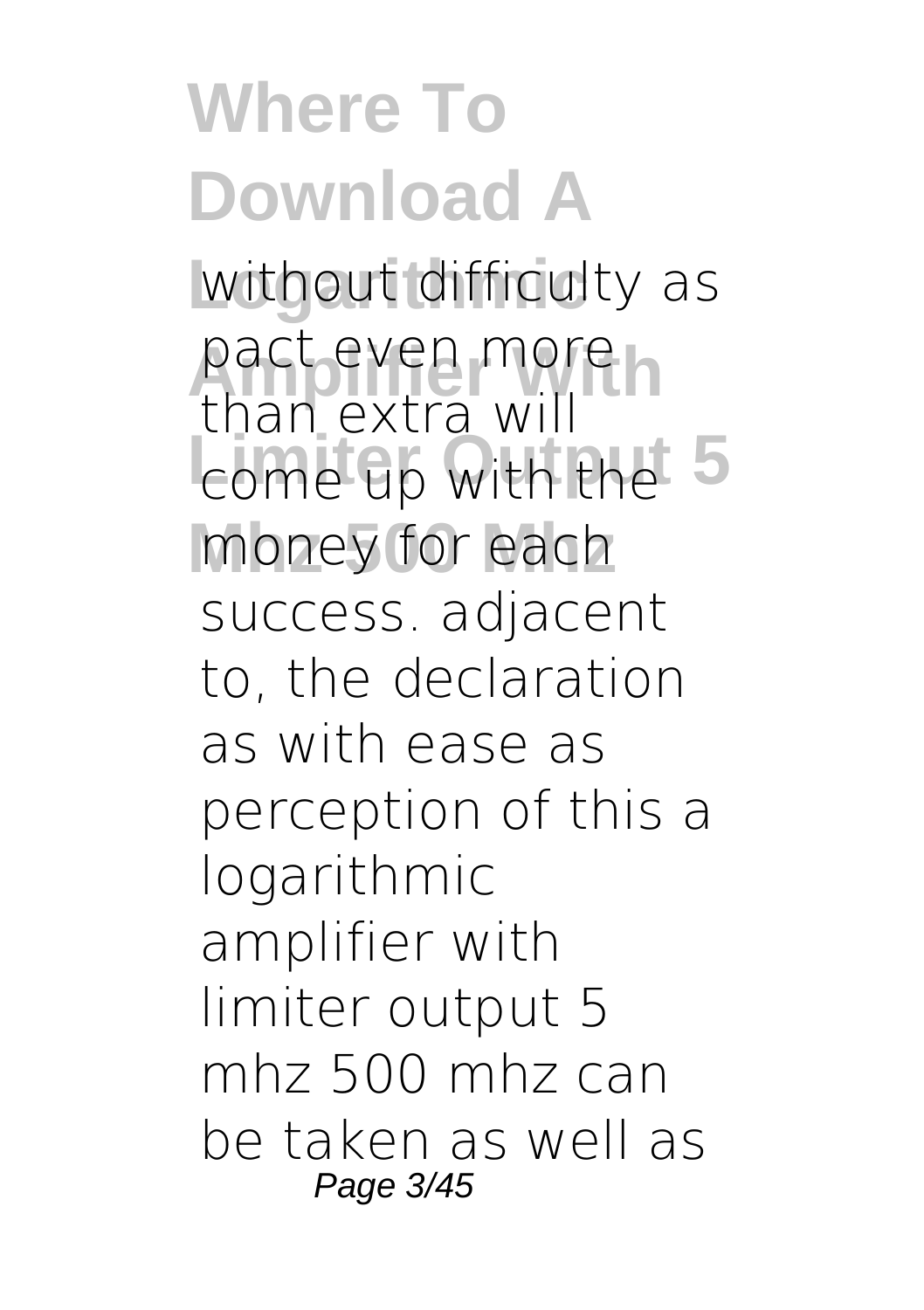**Where To Download A** picked to act.c **Amplifier With** *Log and Antilog* **Limiter Output 5** *Amplifiers* **Mhz 500 Mhz** *Explained | Applications of Log and Antilog Amplifiers* Log Amplifiers - Theory of operation *Logarithmic Amplifier* Linear Amp, Limiter, Compressor, Log Page 4/45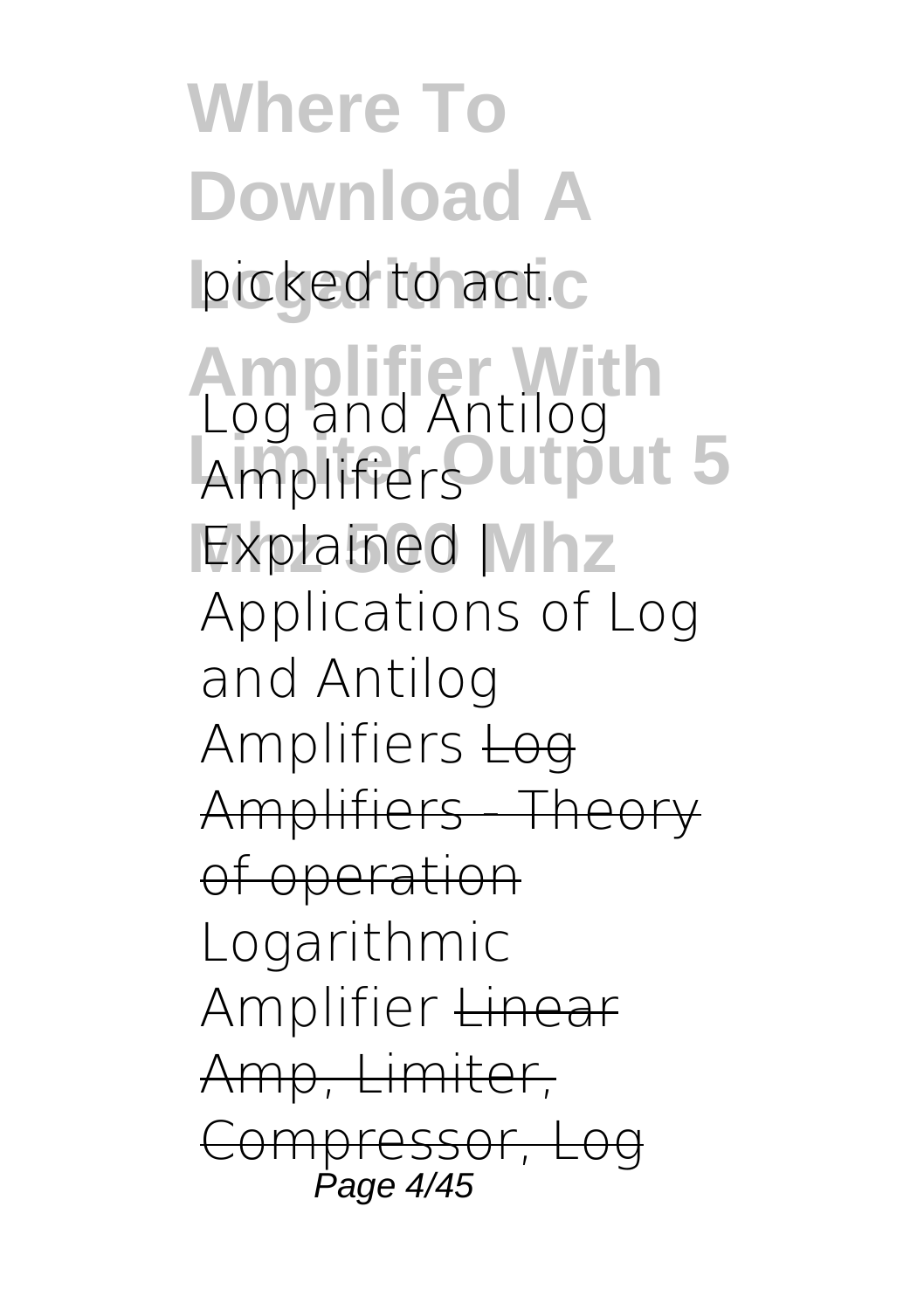**Where To Download A Amp, ALC (theory)** Log amplifier using Logarithmicutiput 5 **Mhz 500 Mhz** AmplifierLog Amp op-amp | Basics Part 1: When and How to Use a Log Amp *Log Amplifiers using Opamp Homebrew Spectrum Analyzer 5: Log Detector Circuitry* LOGARITHMIC Page 5/45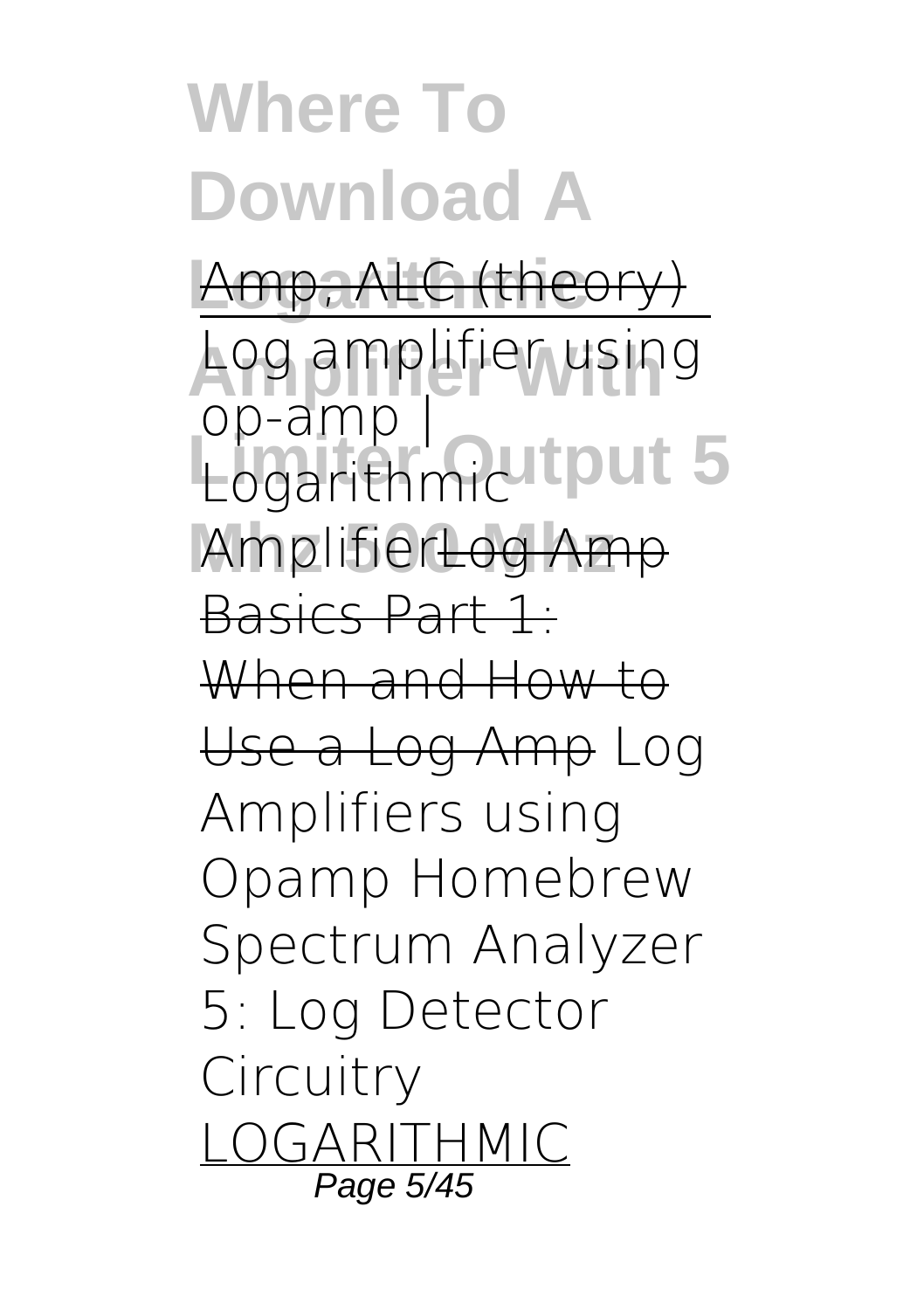**Where To Download A Lu0026 ANTIC LOGARITHMIC** Logarithmichtput 5 Amplifier and Anti AMPLIFIER logarithmic Amplifier | MyacademyAntilog amplifier using op amp | Antilogarithmic Amplifier *Log amplifier using opamp in Hindi |* Page 6/45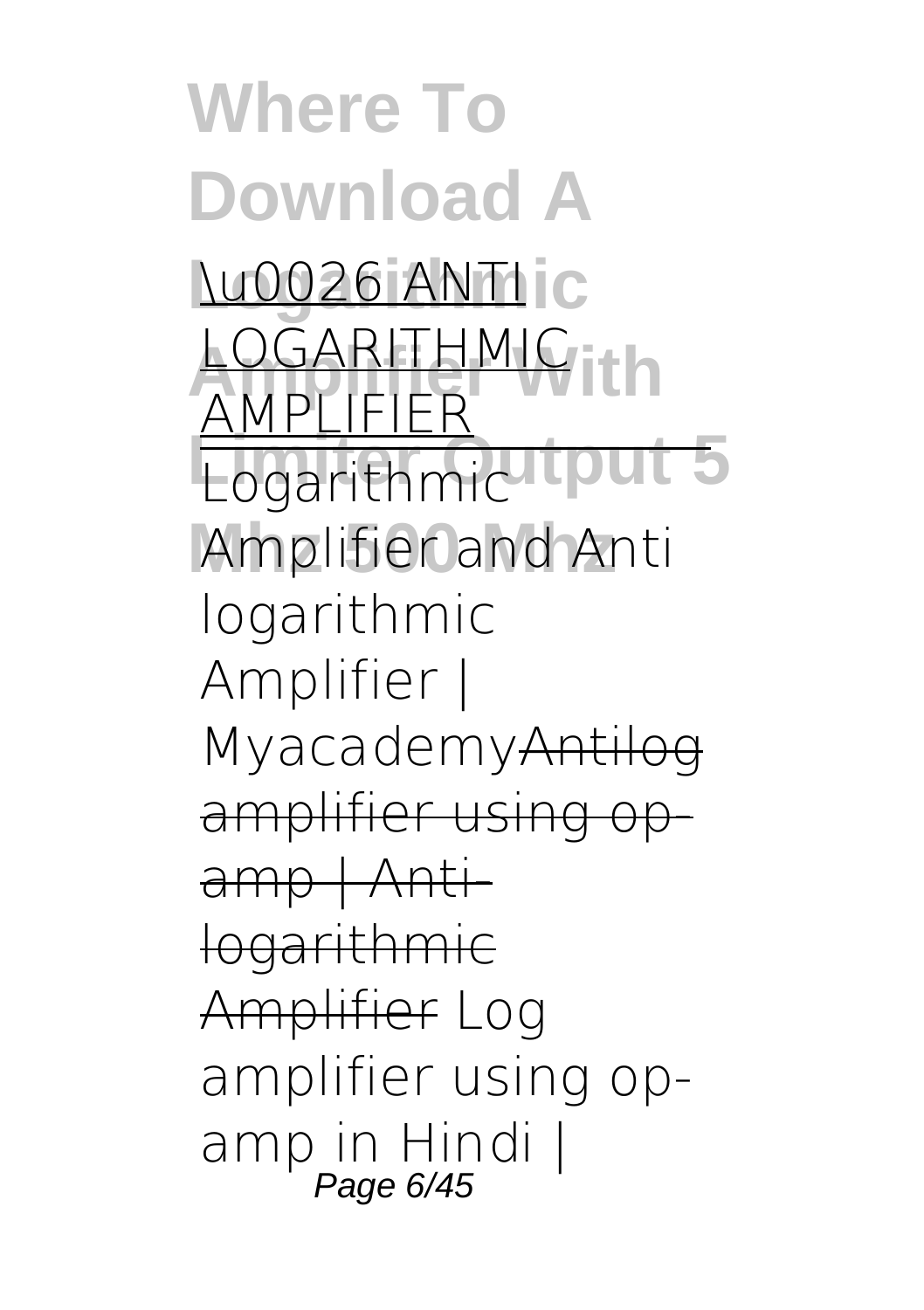**Where To Download A Logarithmic** *Logarithmic* Amplifier Current amplifiers tube ut 5 audio lecture #17, and voltage how to build tube amplifiers part 9, phase splitter, dB gain analysis Applications of the Logarithmic Function - Sound Intensity Investigation: Are Page 7/45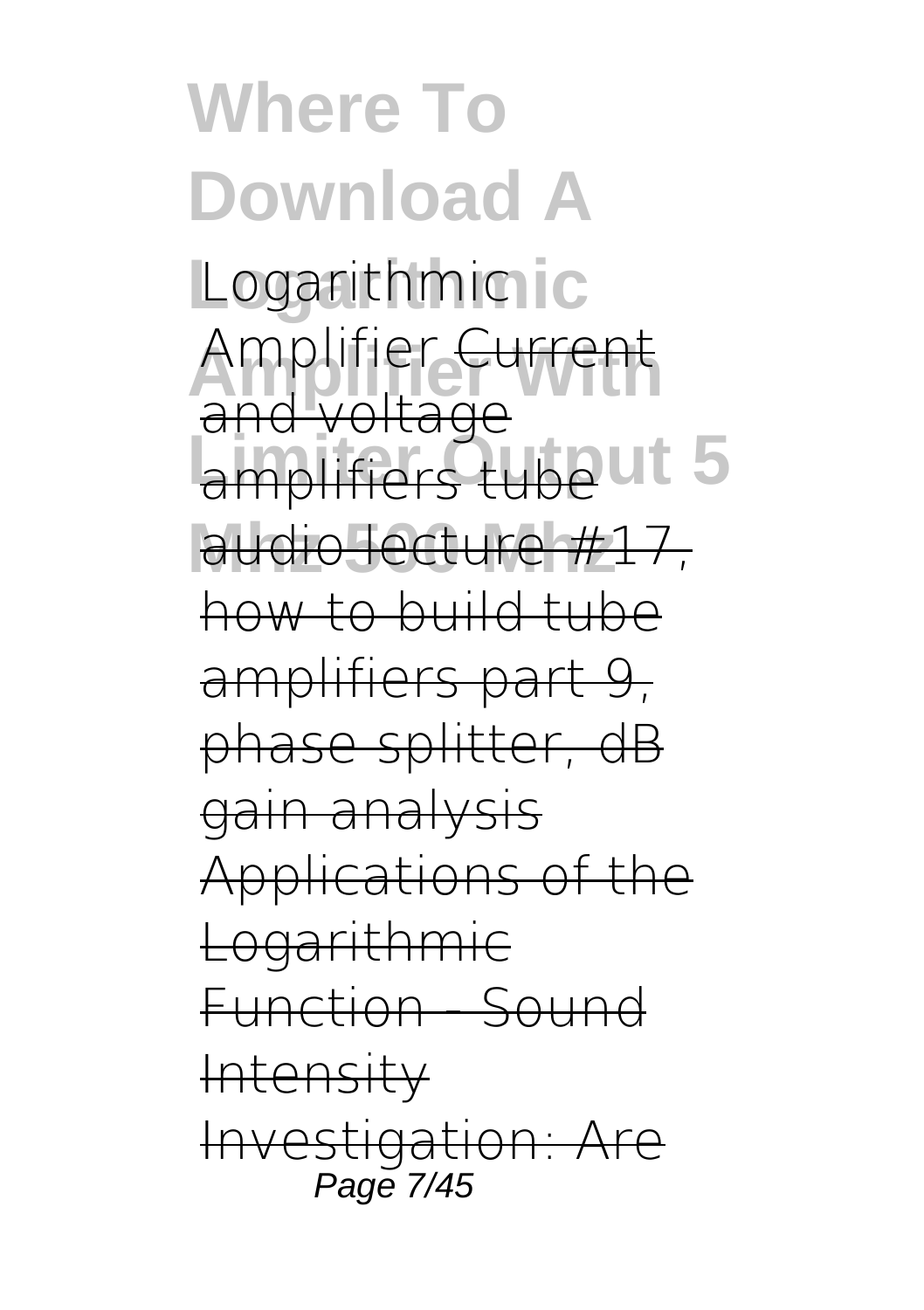## **Where To Download A**

**Log Potentiometers** 

**really Logarithmic?**<br>Using logarithms to solve limits utput 5 *using logarithms to*

**Mhz 500 Mhz** Is it 10 or 20 log to make dBs?? Power VS Voltage **Operational Amplifiers - Differential Amplifiers** *Gain Structure - Maximizing system dynamic range* Page 8/45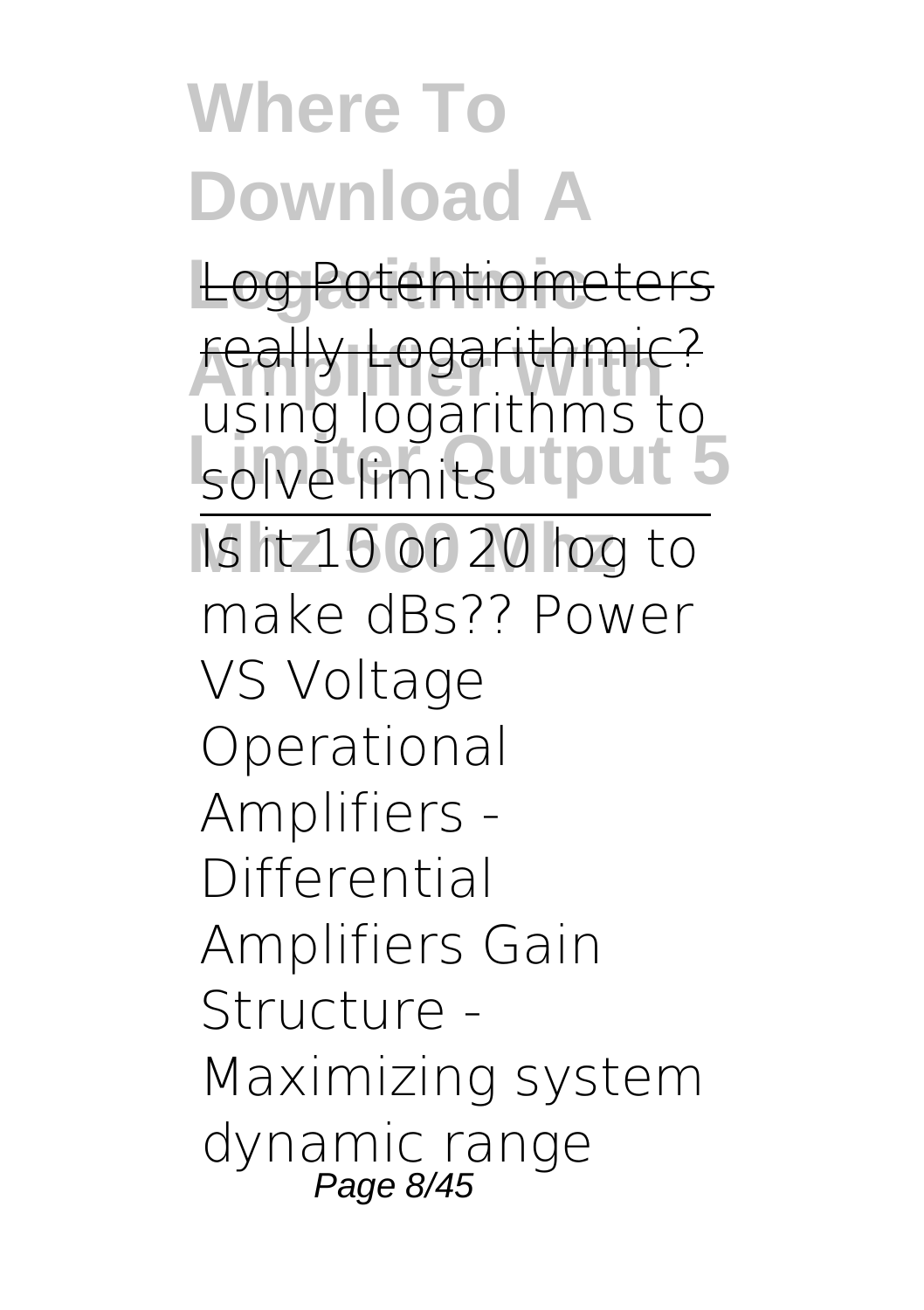**Where To Download A Logarithmic** EEVblog #572 - **Cascading Opamps Bandwidth ANTILL 5** LOGAMP0 Mhz For Increased **Logarithmic Amplifier Log Amplifier using opamp** Temperat compensating logarithmic and <u>logarithmic</u> amplifier Page 9/45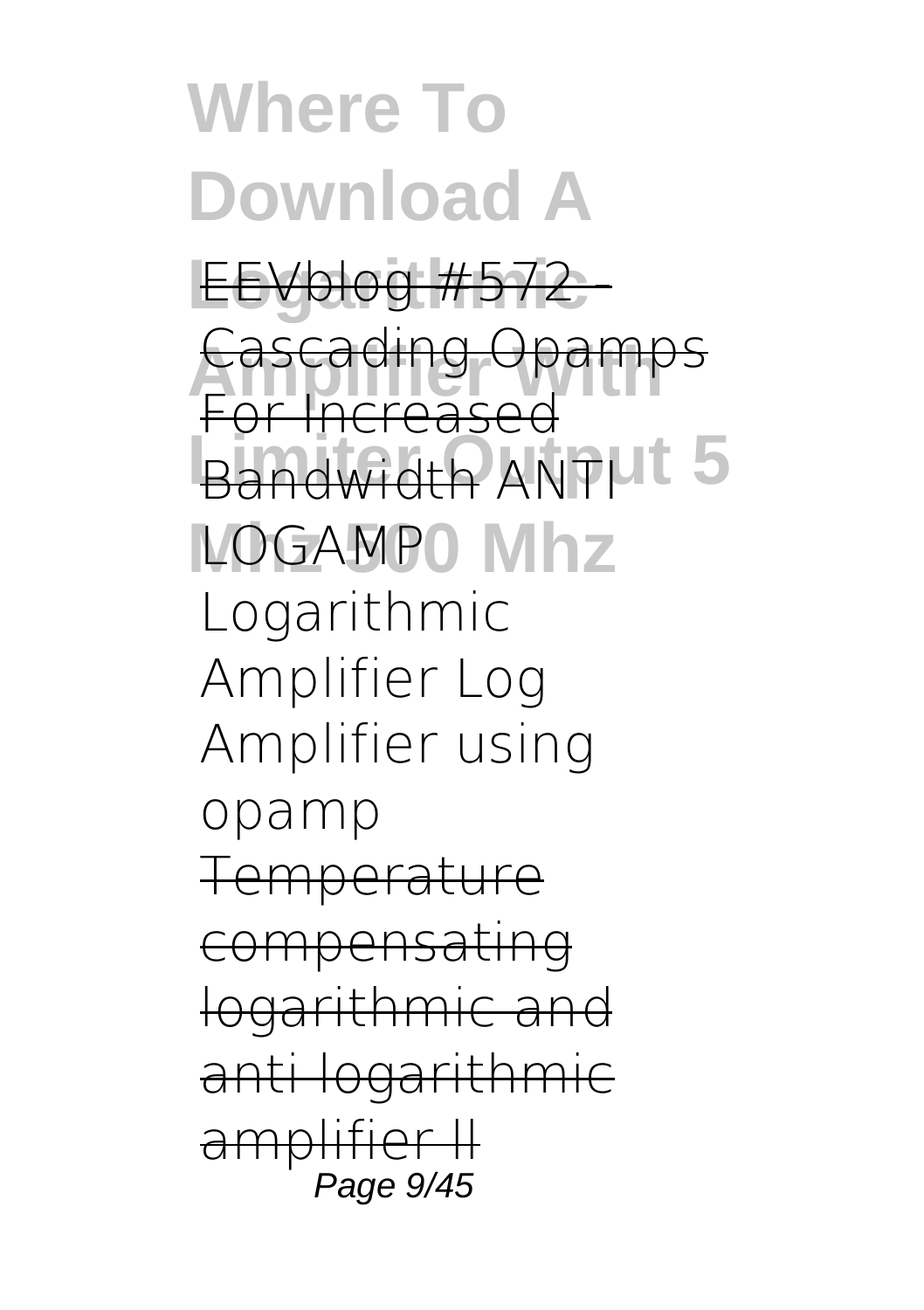**Where To Download A Lectronics II msc final Temperature** Amplifier - Linear<sup>5</sup> Applications of Op-Compensated Log Amp - Linear Integrated Circuits 21-Log Amplifier Using Op Amp || Bangla Logarithmic amplifiers using diode ll electronics ll MSc final *Lecture 36 Logarithmic and* Page 10/45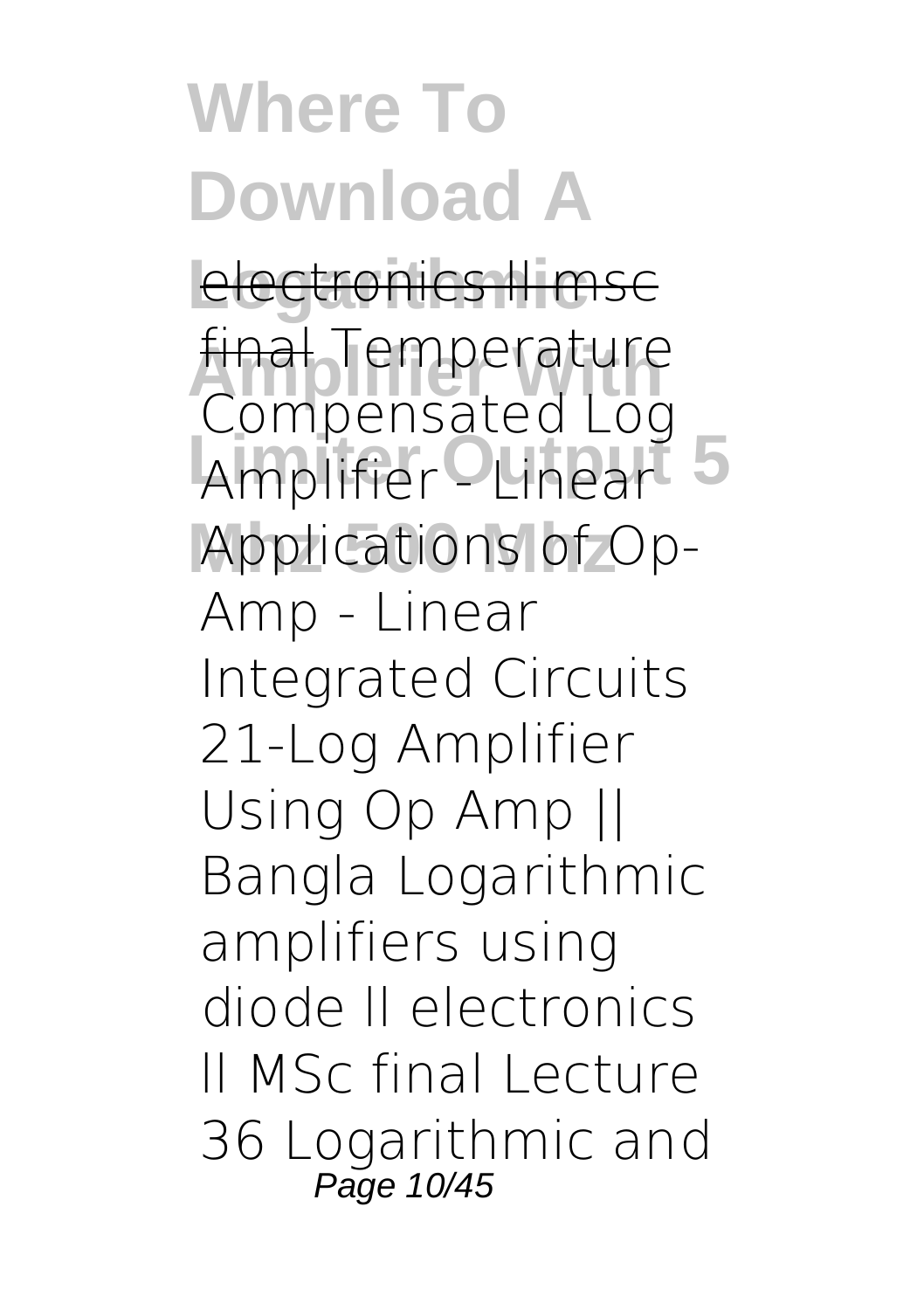**Where To Download A Logarithmic** *Anti-Logarithmic* **Amplifier With** *Amplifier by IIT* **Logarithmicutput 5** amplifier using *MADRAS* **transistors ll electronics ll msc final** *A Logarithmic Amplifier With Limiter* The AD8309 is a complete IF limiting amplifier, providing both an accurate Page 11/45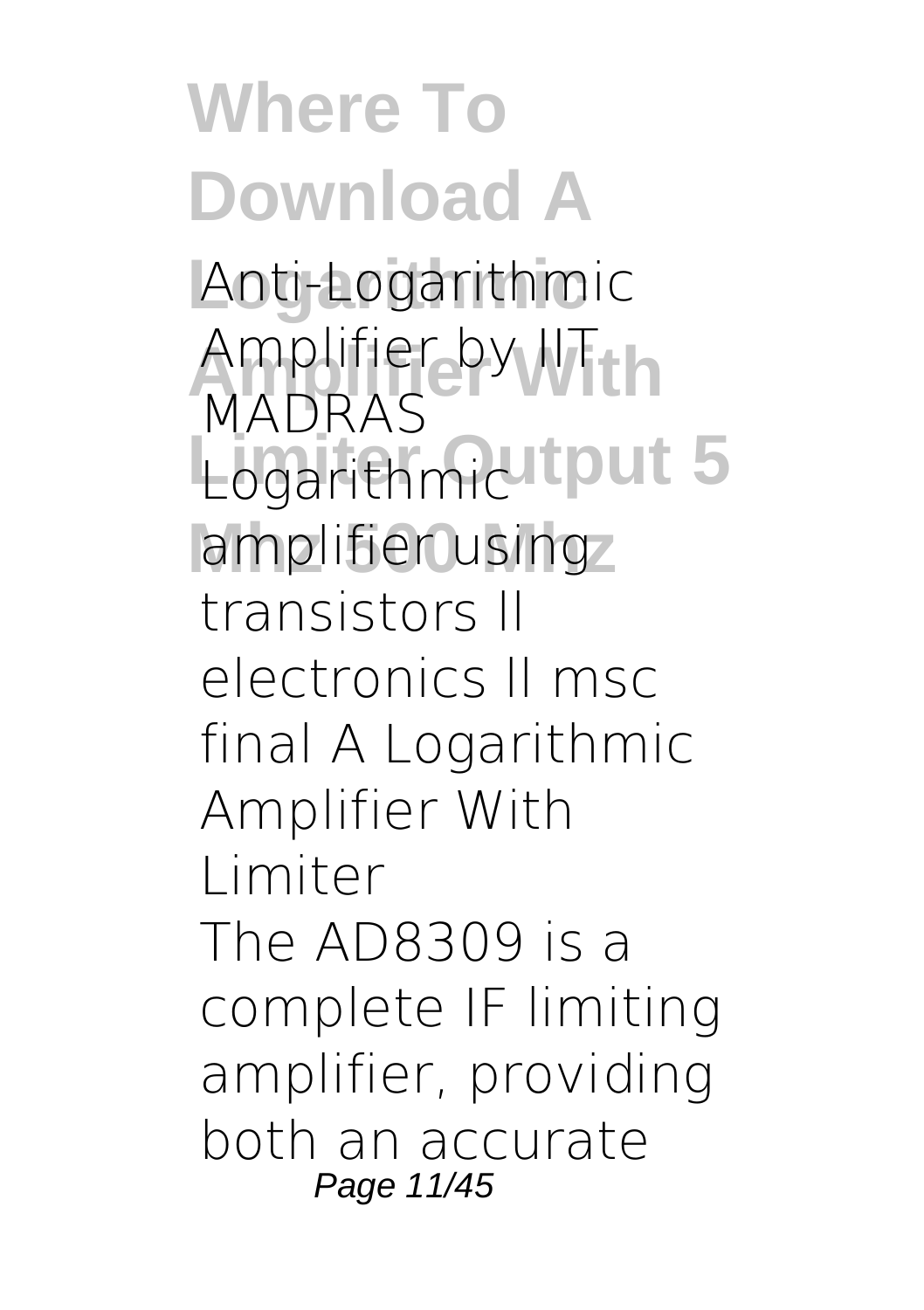**Where To Download A Logarithmic** logarithmic **(decibel)** measure (the RSSI function)<sup>5</sup> over a dynamic of the input signal range of 100 dB, and a programmable limiter output, useful from 5 MHz to 500 MHz. It is easy to use, requiring few external Page 12/45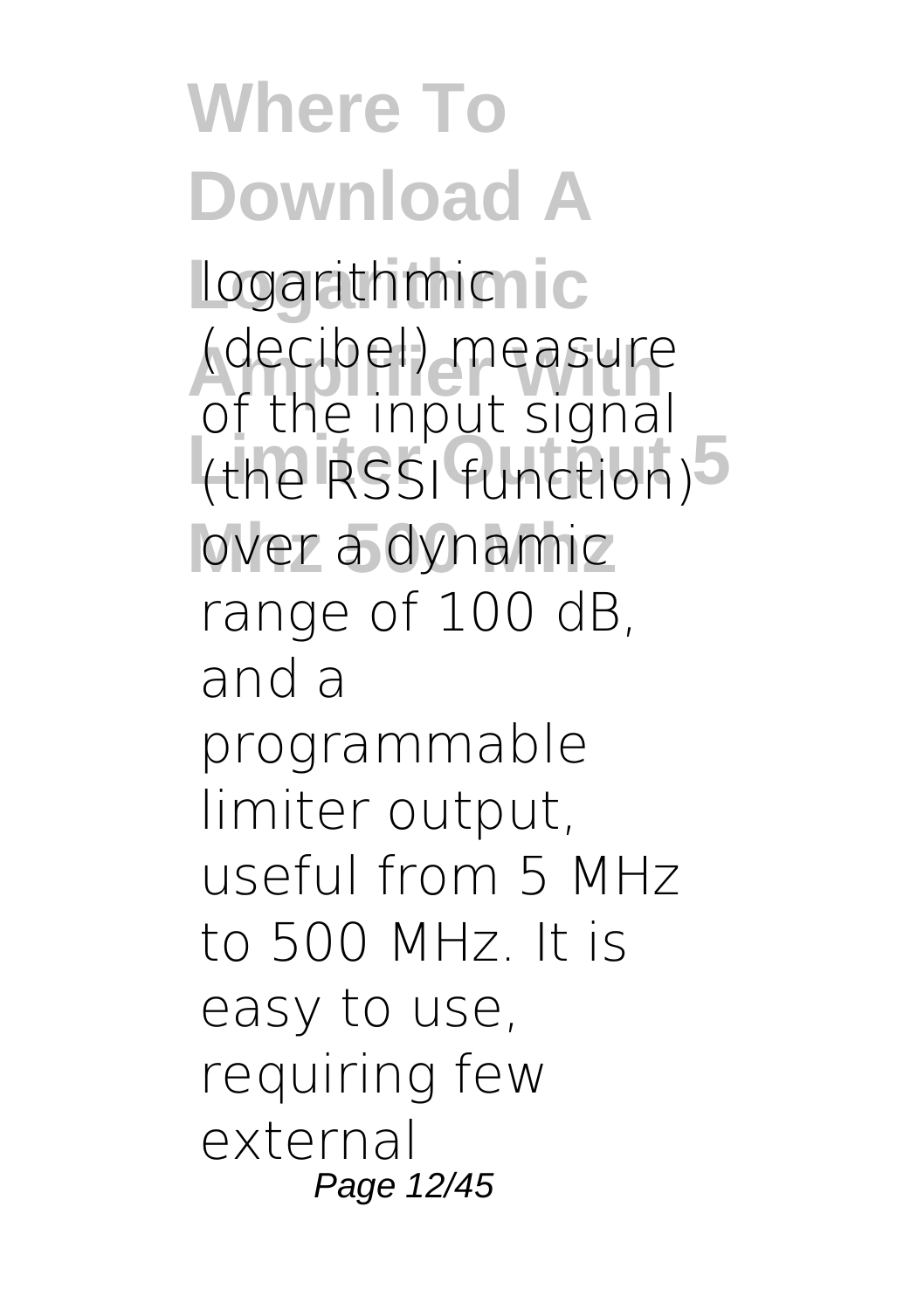**Where To Download A** components. A **Amplifier With** single  $a$  Logarithmic<sub>put 5</sub> Amplifier with z *Limiter Output 5 MHz–500 MHz ...* Phase-Stable Limiting Amplifier to 100 MHz Received Signal Strength Indicator (RSSI) Wide Range Signal and Power Page 13/45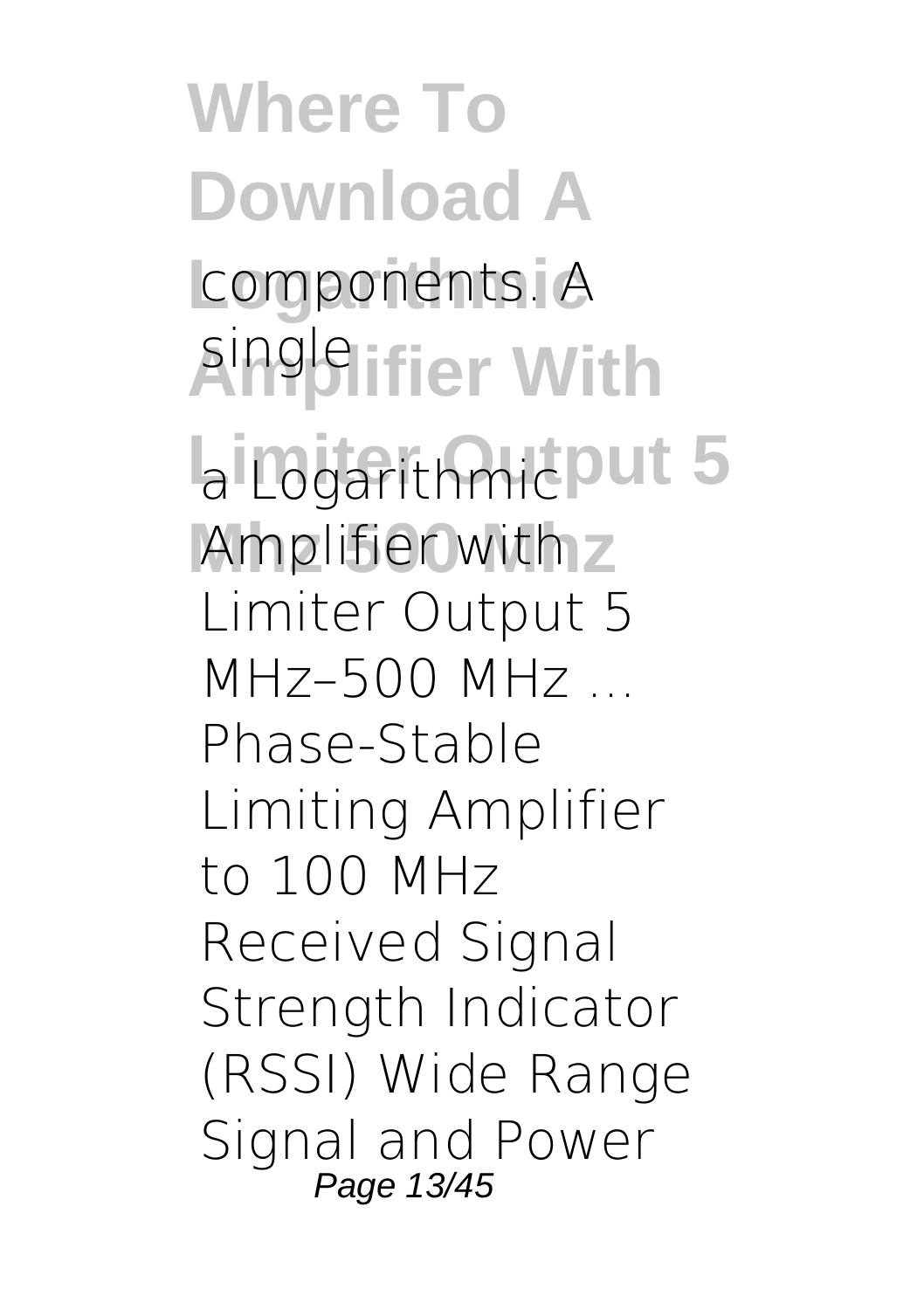**Where To Download A** Measurement **PRODUCT AD606** is a utput 5 complete, Mhz DESCRIPTION The monolithic logarithmic amplifier using a 9-stage "successiv e-detection" technique. It provides both logarithmic and limited outputs. Page 14/45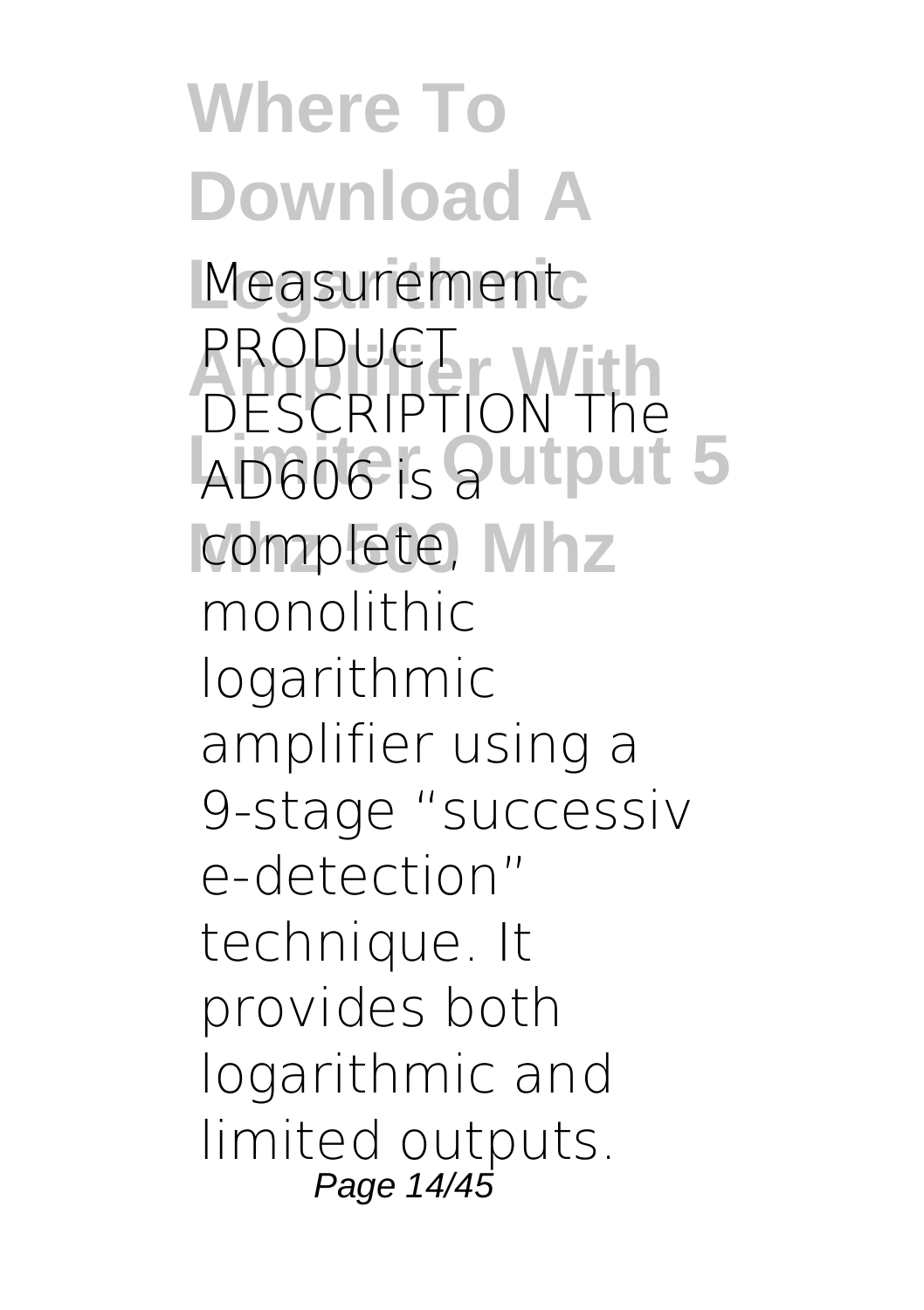**Where To Download A Logarithmic** The logarithmic **Amplifier With** output is  $a$  Logarithmic<sub>put 5</sub> Amplifier with z *Limiter Output 50 MHz, 80 dB ...* 50MHz 80dB Demodulating Logarithmic Amplifier Log Amplifier with Limiter Output AD606 Module Page 15/45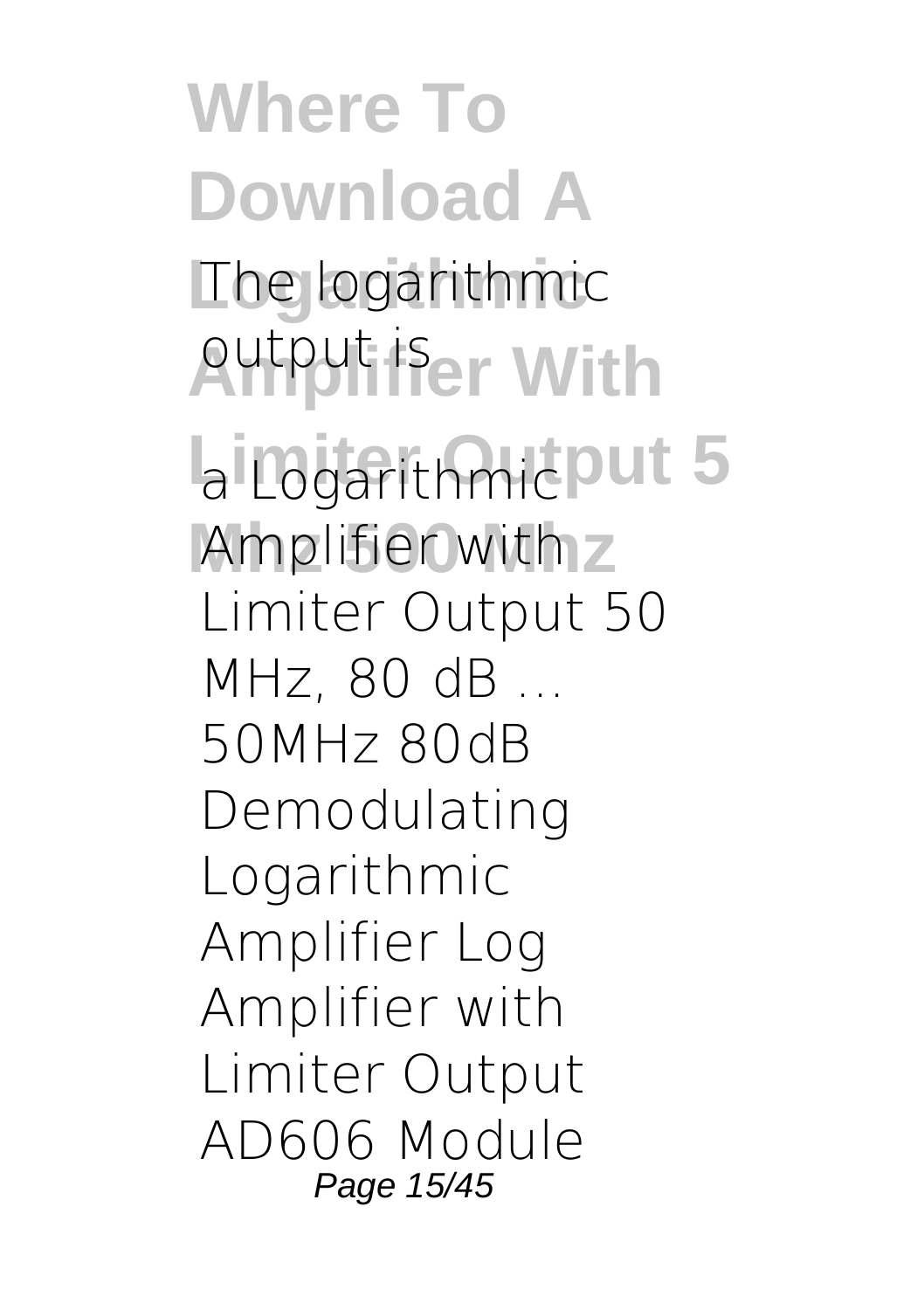**Where To Download A Logarithmic** Amplitude Output **Amplifier With** Board: **Business, Industry 5 Mhz 500 Mhz** & Science Select Amazon.co.uk: Your Cookie Preferences We use cookies and similar tools to enhance your shopping experience, to provide our services, Page 16/45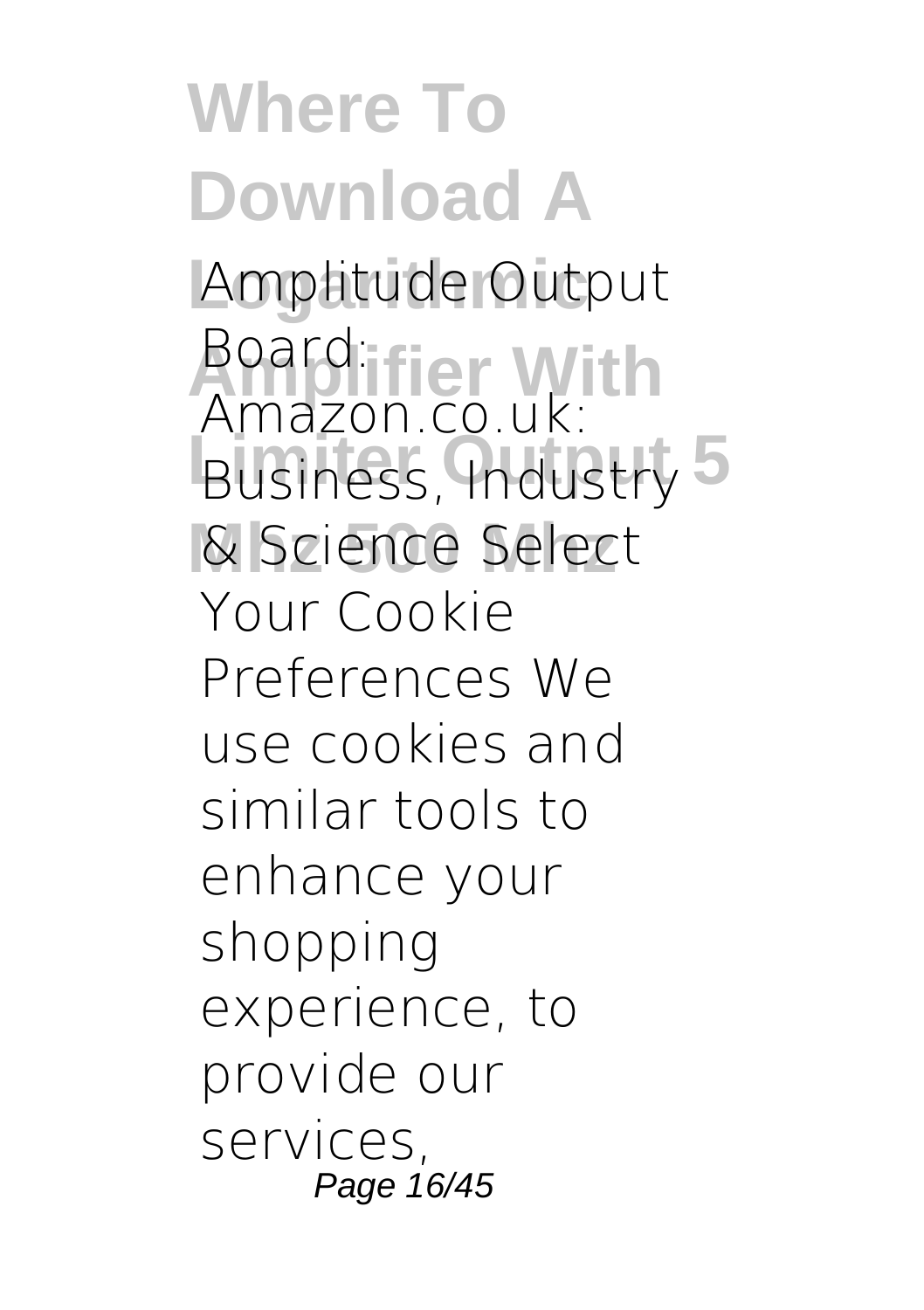**Where To Download A** understand how customers use our **Limiter Output 5** improvements<sub>7</sub> and services so we can display ads.

*50MHz 80dB Demodulating Logarithmic Amplifier Log ...* AN-JING 50MHz 80dB Demodulating Logarithmic Page 17/45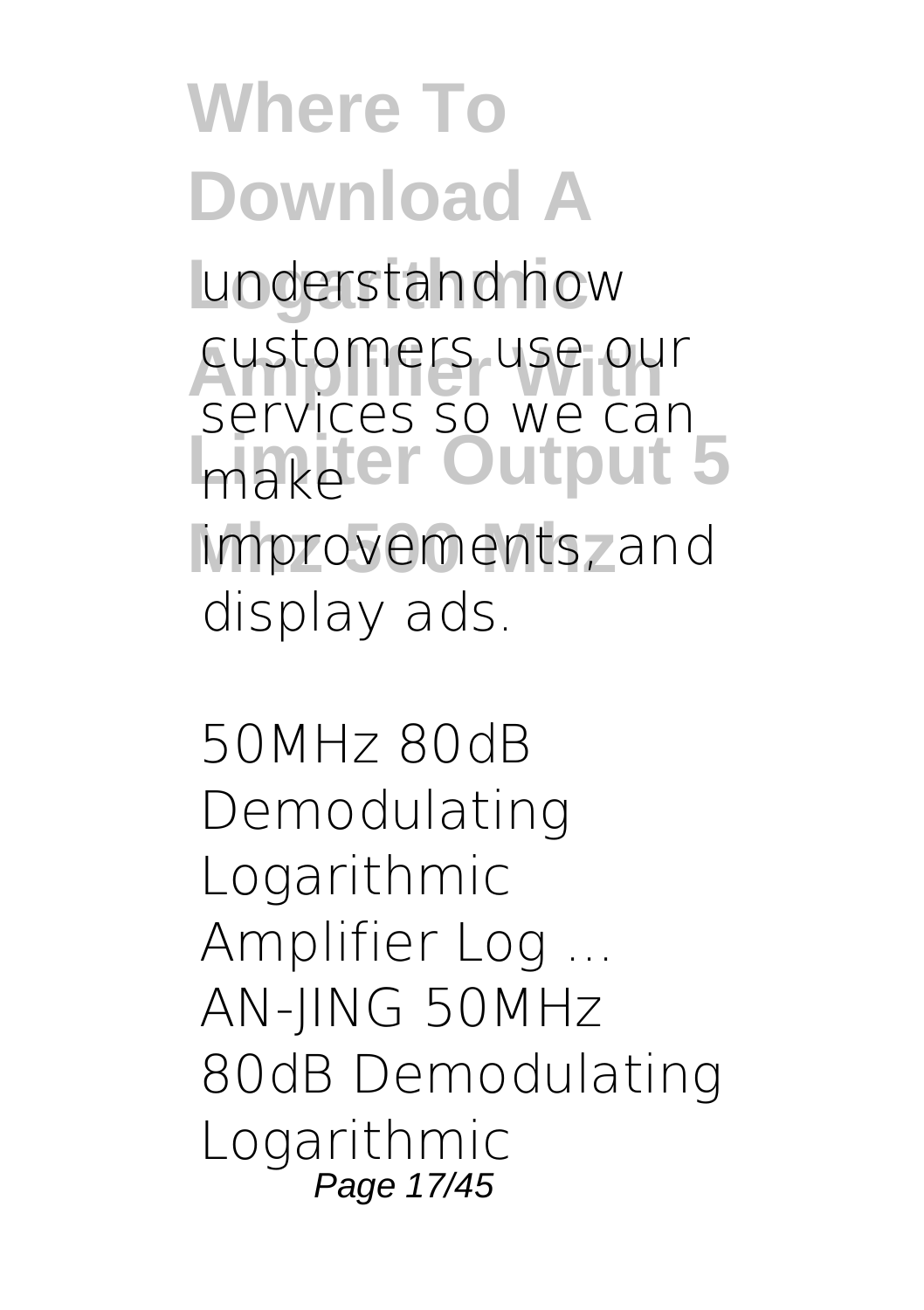**Where To Download A** Amplifier Log<sub>c</sub> **Amplifier With** Amplifier with AD606 Module **ut 5** Accessory Mhz Limiter Output Replacement Parts: Amazon.co.uk: Kitchen & Home Select Your Cookie Preferences We use cookies and similar tools to enhance your shopping Page 18/45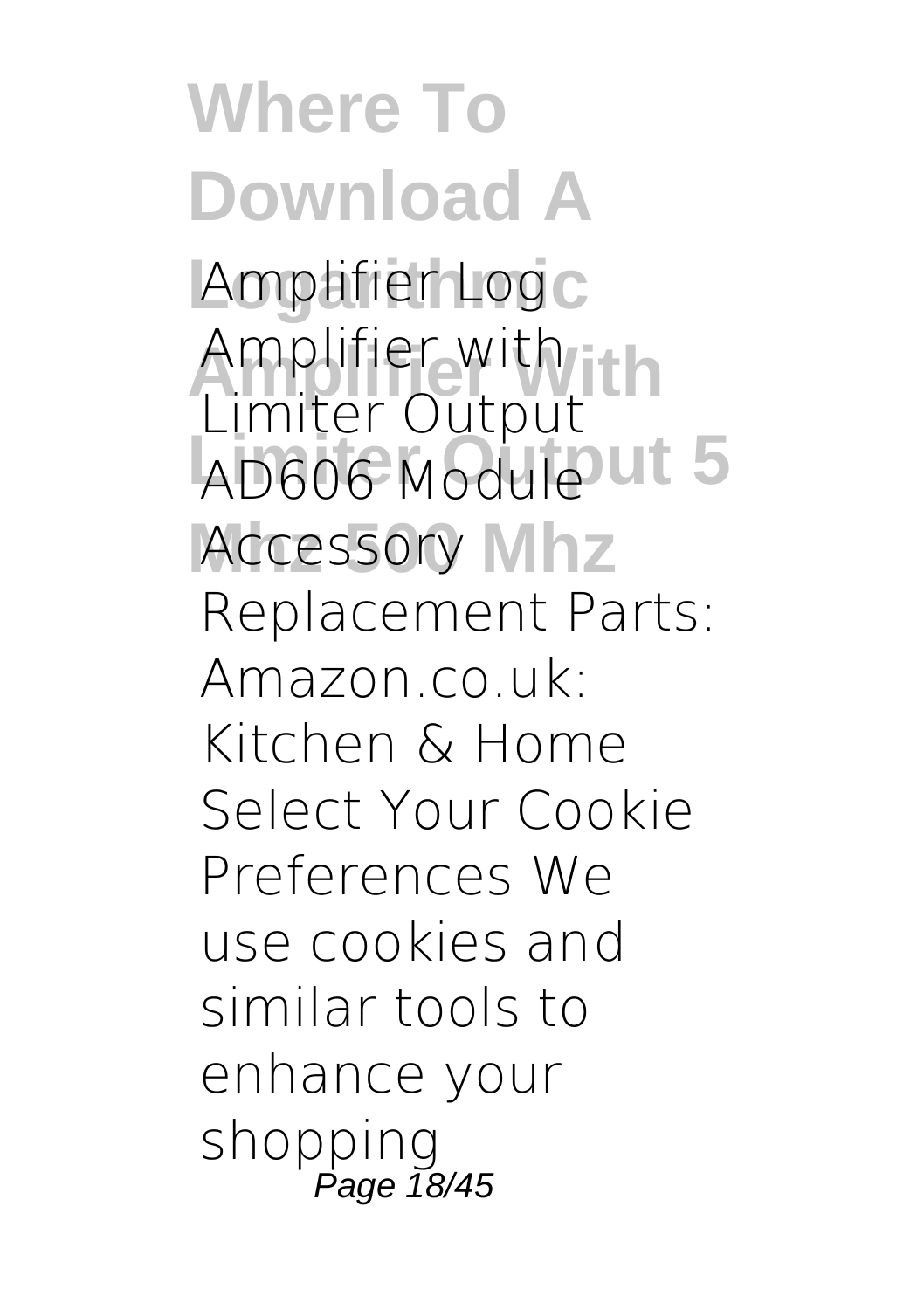**Where To Download A** experience, to provide our **With** understand how 15 customers use our services, services so we can make improvements, and display ads.

*AN-JING 50MHz 80dB Demodulating Logarithmic Amplifier Log ...* Page 19/45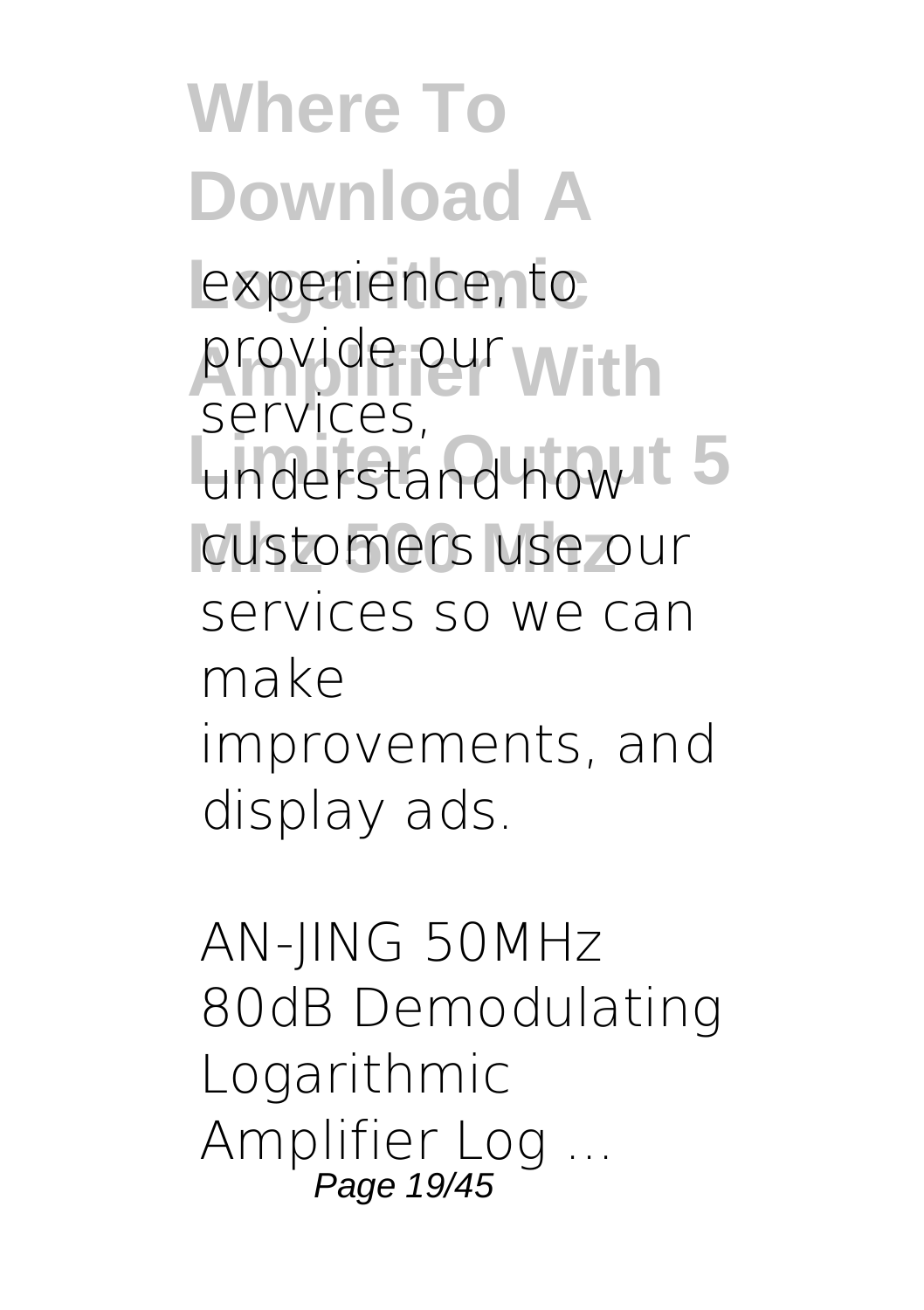**Where To Download A** A solid state ic logarithmic<br> *Amplifier* 2nd **Limiter device using** seven logarithmic amplifier and stages to achieve a 70 db logarithmic range. Without the use of vacuum tubes or diodes, the input voltage is attenuated and amplified in separate channels Page 20/45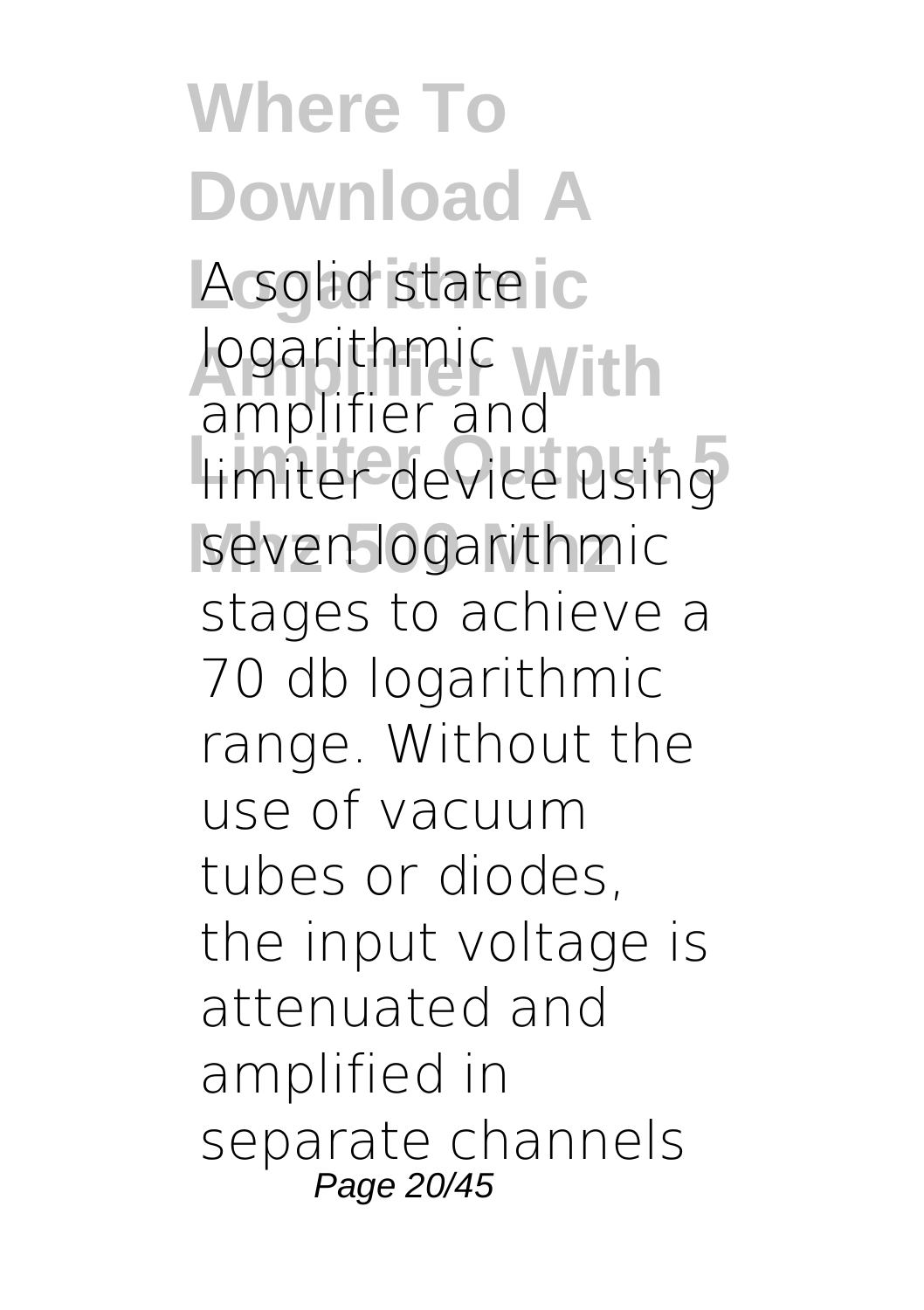**Where To Download A** to produce seven **Logarithmic**<br> **Russents**<br> **Which Russents** summed Qutput 5 produce the log currents which are amplified and limited output.

*US3745374A - Logarithmic amplifier and limiter - Google ...* A solid state logarithmic Page 21/45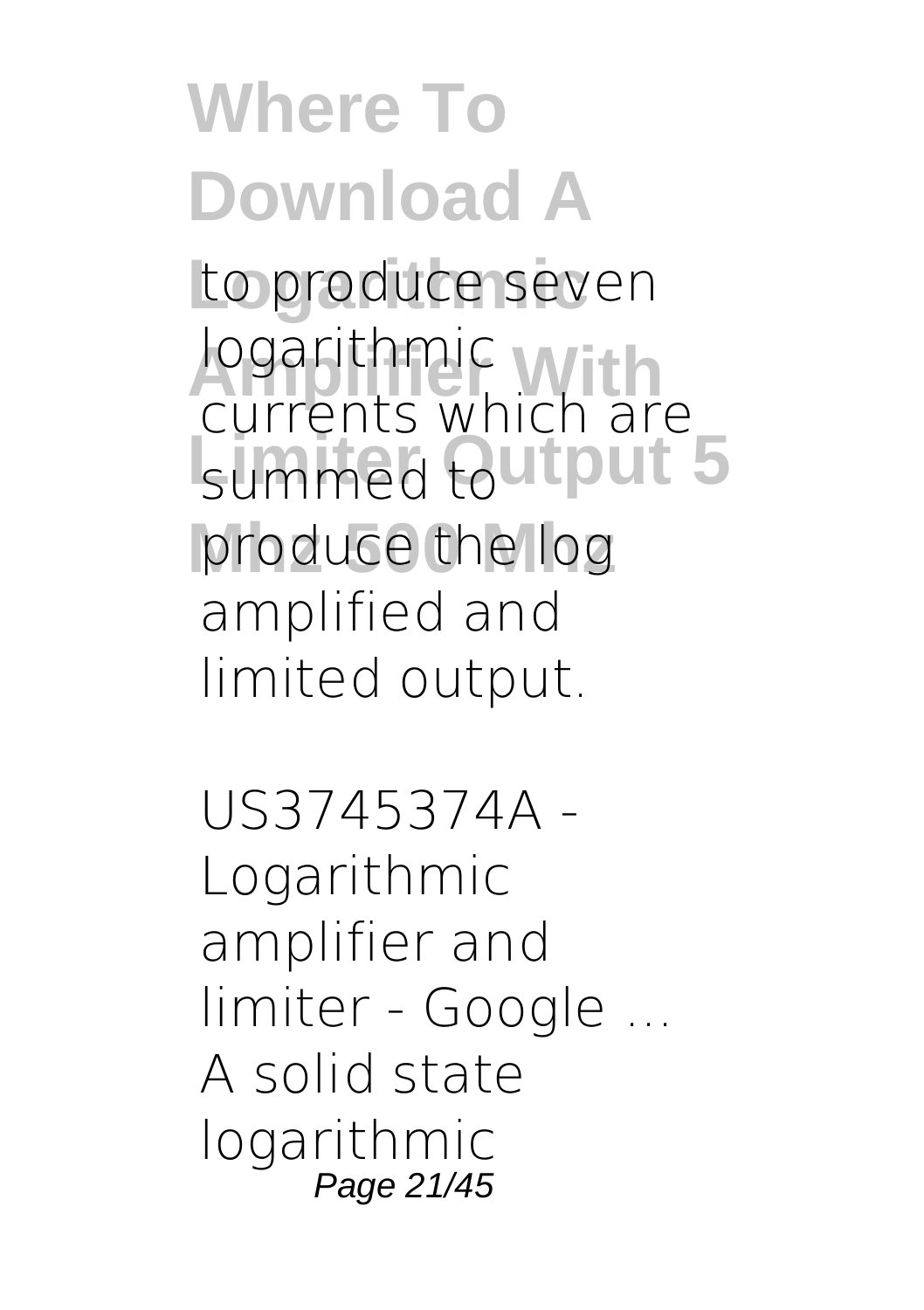**Where To Download A** amplifier and c limiter device using stages to achieve a 70 db logarithmic seven logariic range. Without the use of vacuum tubes or diodes, the input voltage is attenuated and amplified in separate channels to produce seven logarithmic Page 22/45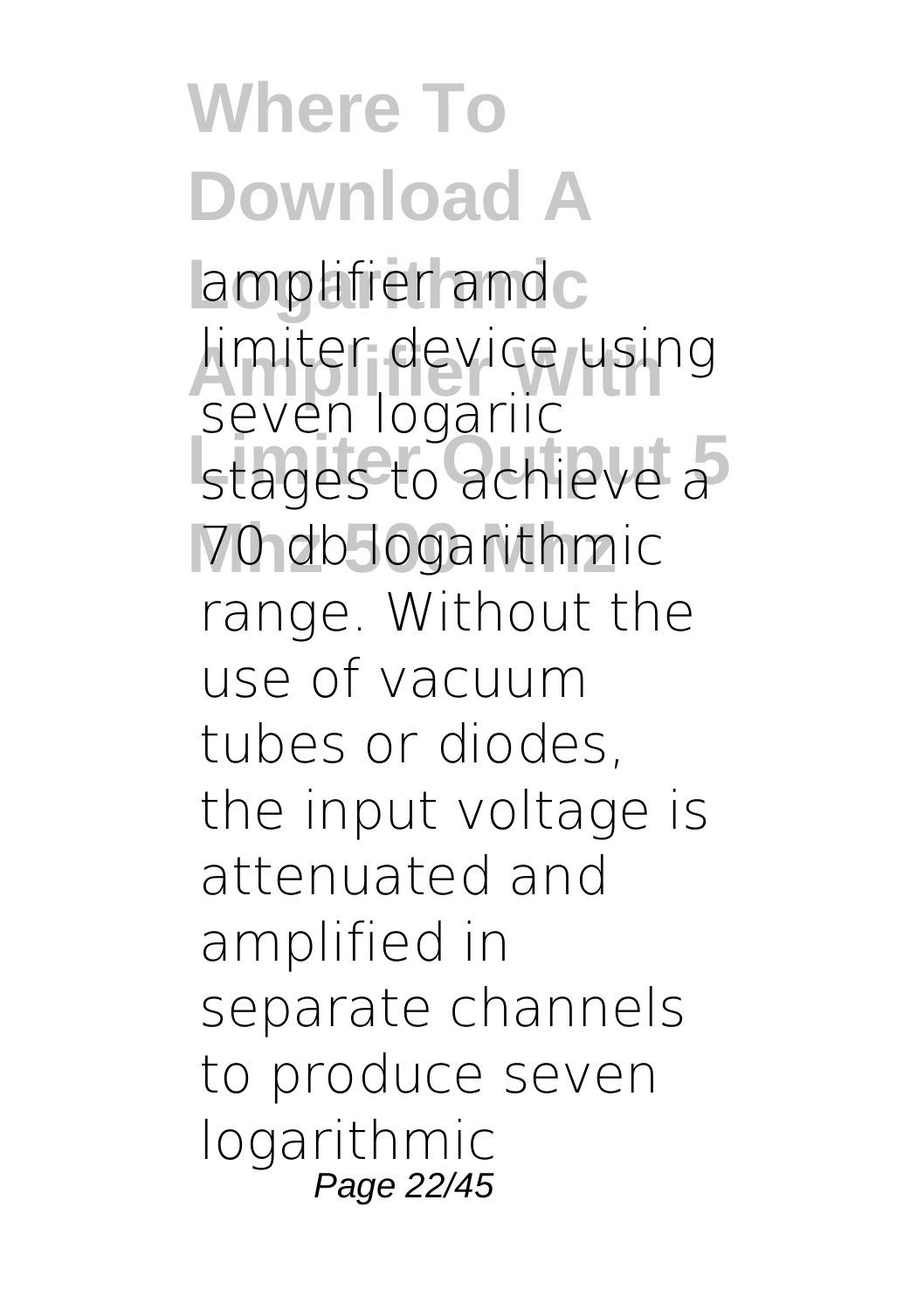**Where To Download A** currents which are summed to **With** amplified and out 5 limited output.z produce the log

*LOGARITHMIC AMPLIFIER AND LIMITER - NAVY,US* 50 MHz, 80 dB DEMODULATING LOGARITHMIC AMPLIFIER WITH LIMITER OUTPUT. Page 23/45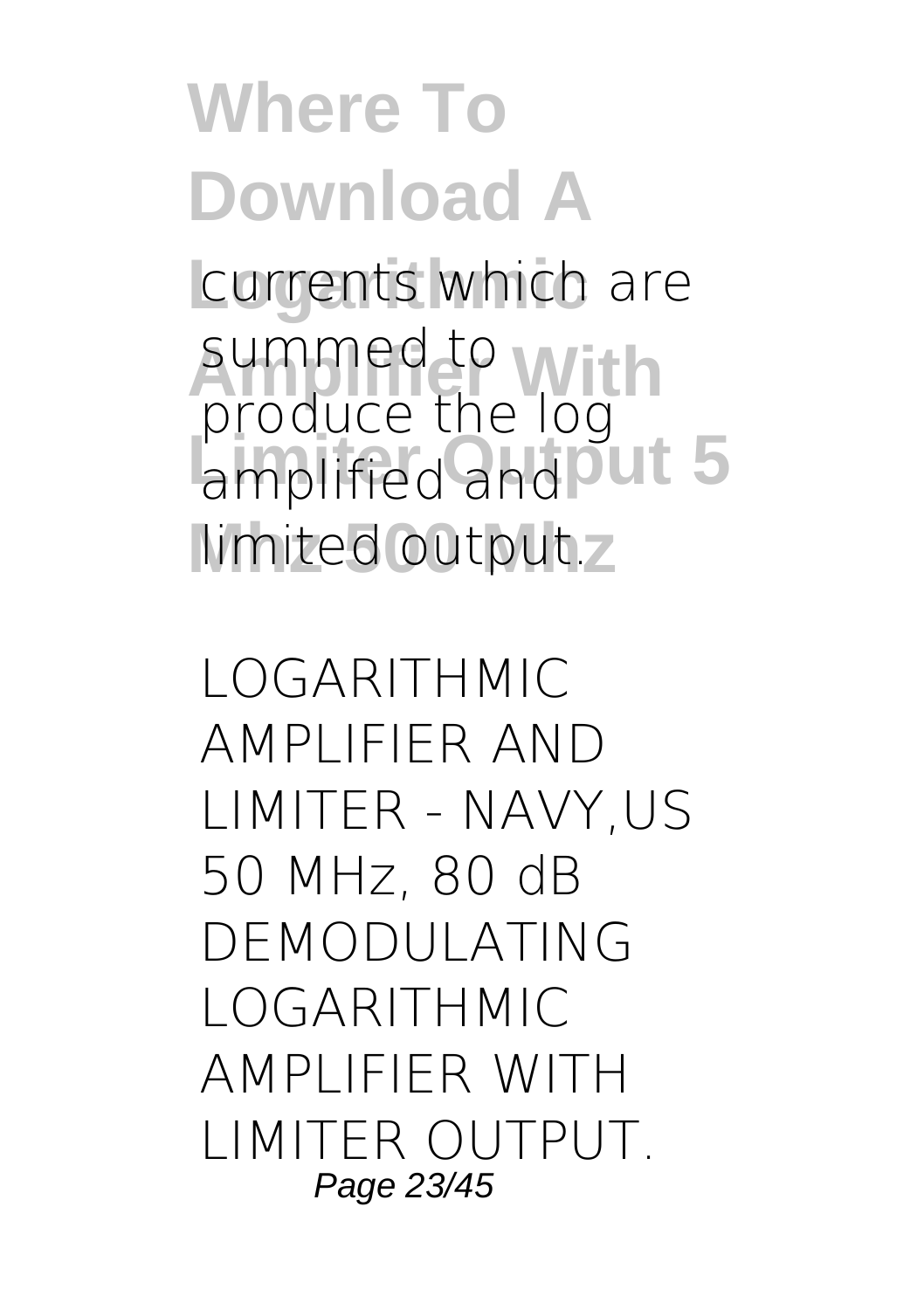**Where To Download A** AD640. DC-nic Coupled<br>Demodulating 12 MHz Logarithmic<sup>1</sup> 5 Amplifier. AD641. Demodulating 120 250 MHz Demodulating Logarithmic Amplifier. AD8306. 5 MHz TO 400 MHz, 100 dB High Precision Limiting - Logarithmic Amplifier. AD8307. Page 24/45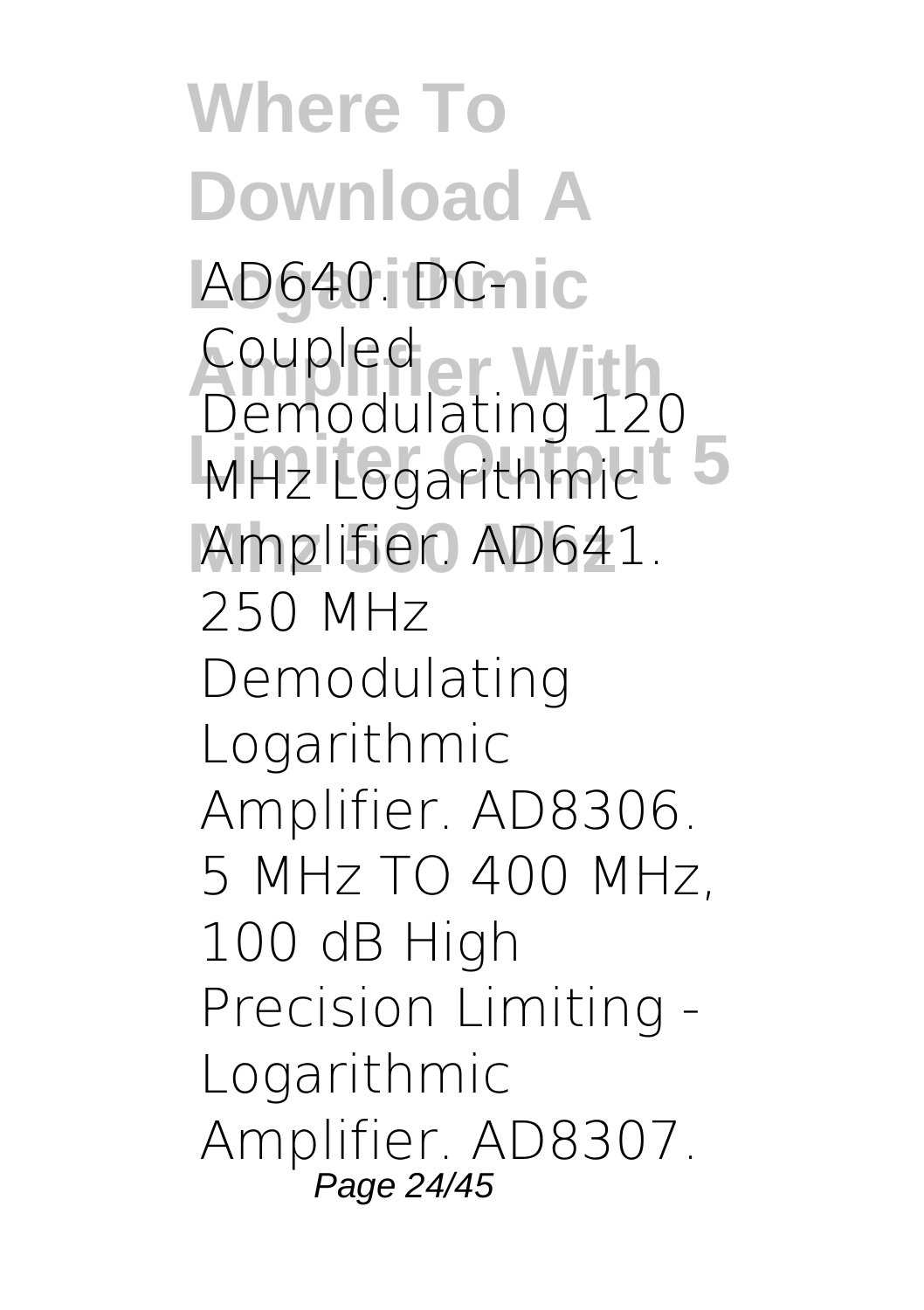**Where To Download A** Low Cost, DC to 500 MHz, 92 dB<br>Legarithmic Amplifier. AD8309<sup>5</sup> **Mhz 500 Mhz** Logarithmic *Logarithmic Amplifiers Explained | Analog Devices* Figure 1 shows an amplifier that provides a logarithmic output for a linear input Page 25/45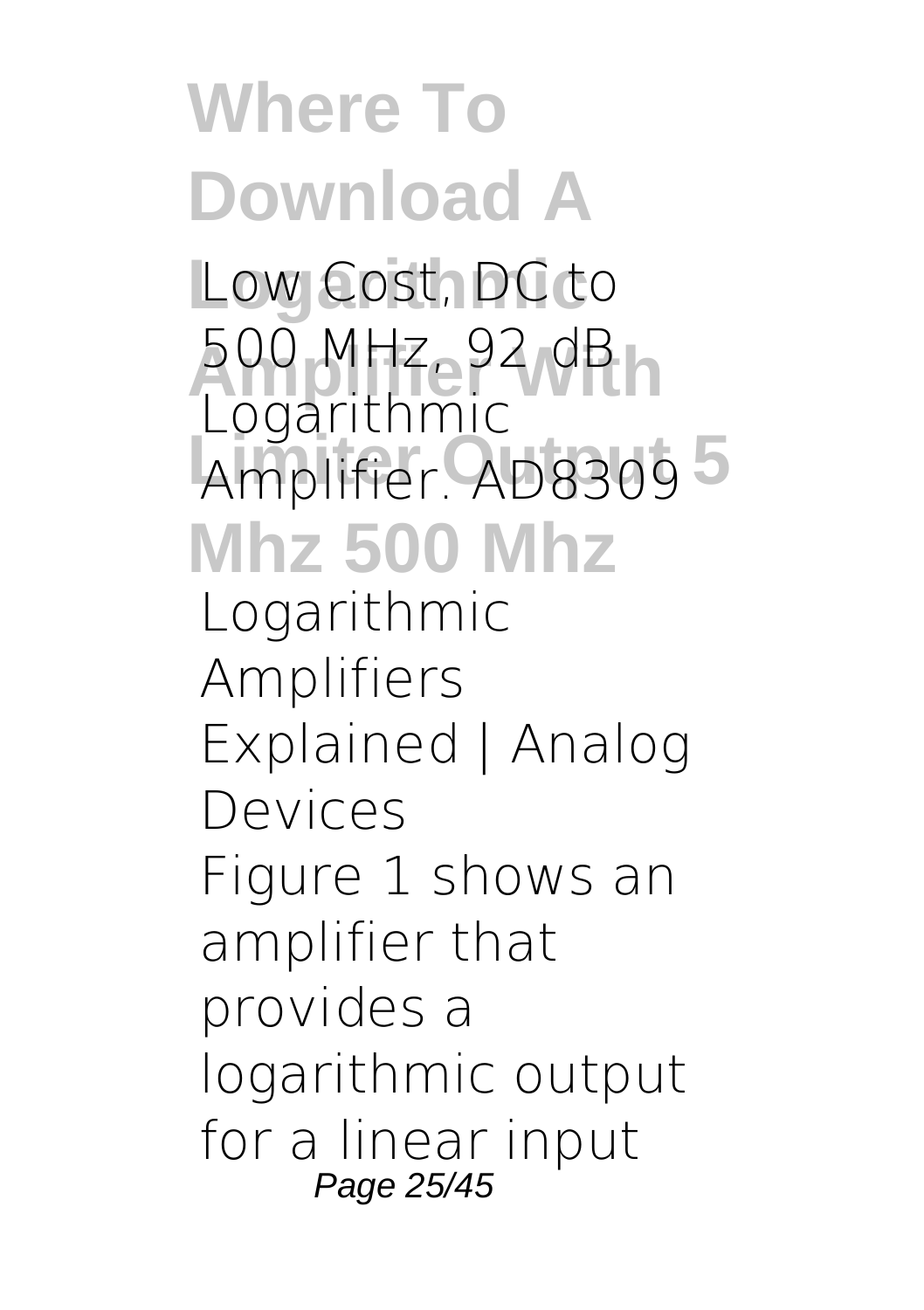**Where To Download A** current or voltage. For input currents,<br>the sircuit will maintain 1% put 5 logarithmic/lhz the circuit will conformity over almost six decades of operation.

*AN-311Theory and Applications of Logarithmic Amplifiers* logarithmic Page 26/45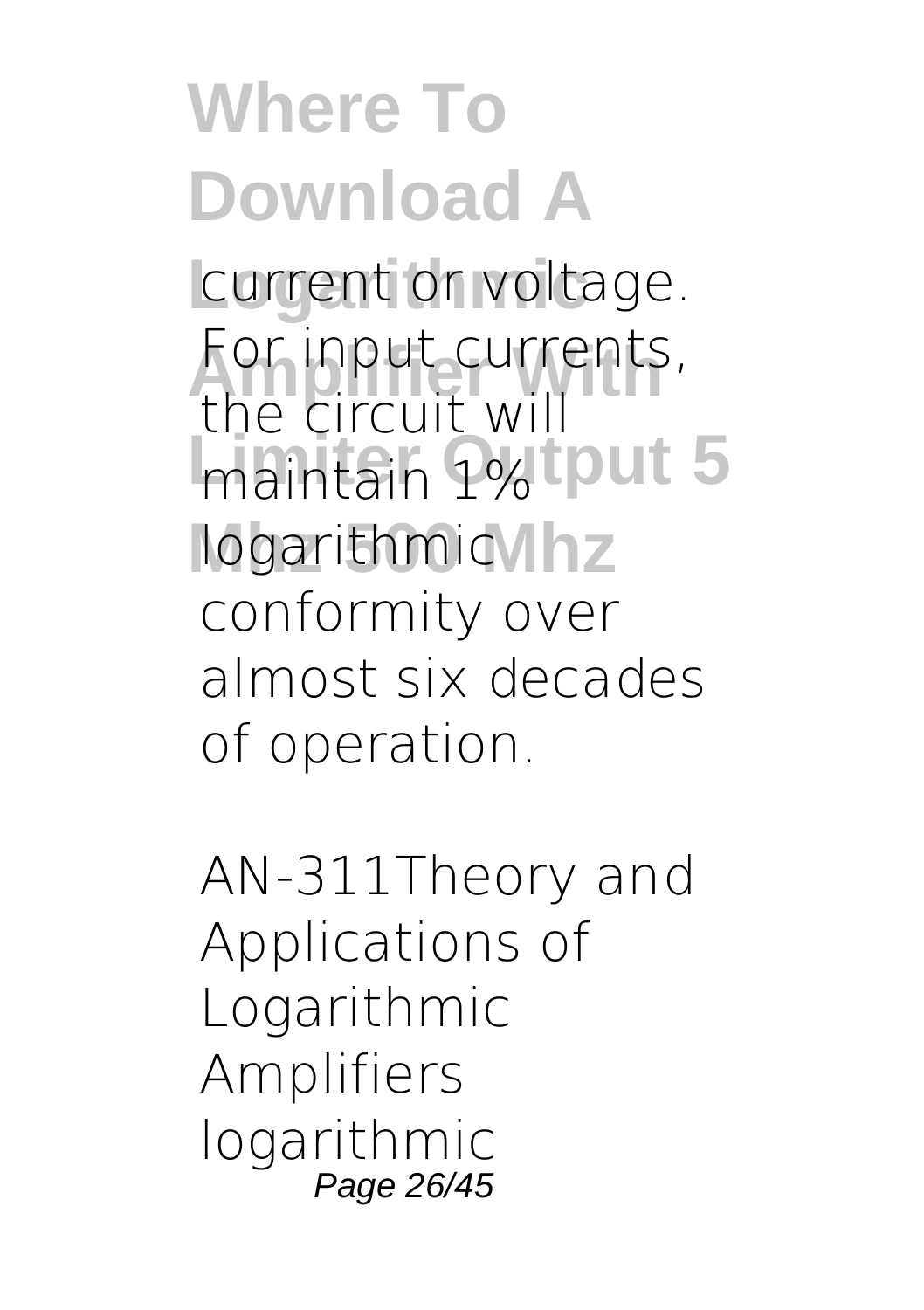**Where To Download A** amplifier. It isc obvious from the above that utput 5 negative feedback circuit shown is provided from output to inverting terminal.Using the concept of virtual short between the input terminals of an opamp the voltage at inverting terminal will be Page 27/45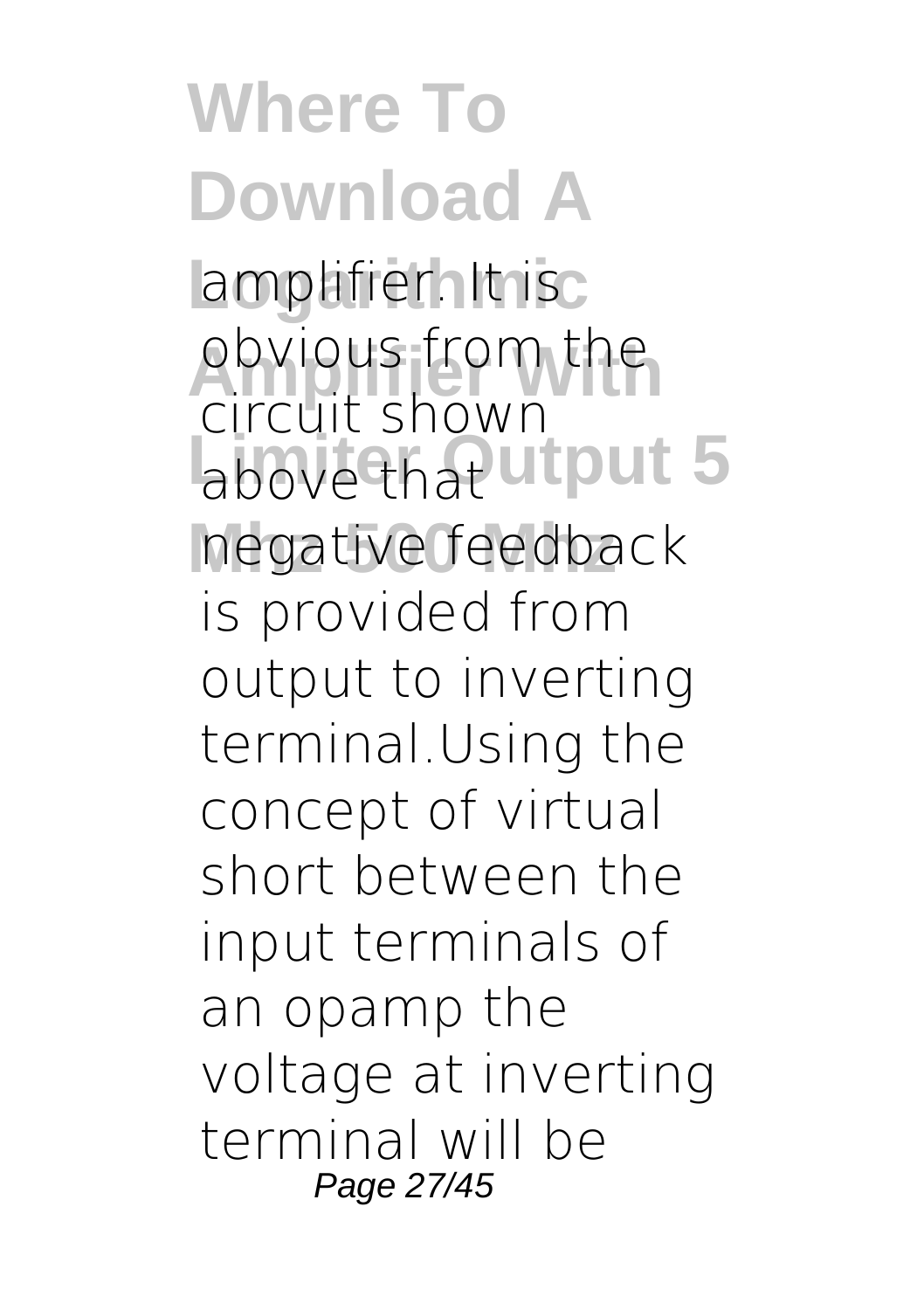**Where To Download A** zero volts.mic **Amplifier With** *logarthmic, anti* **Logarthmic** utput 5 amplifiers | ECE *Tutorials* Un known 50MHz 80dB Demodulating Logarithmic Amplifier Log Amplifier with Limiter Output AD606 Module Accessory Replace Page 28/45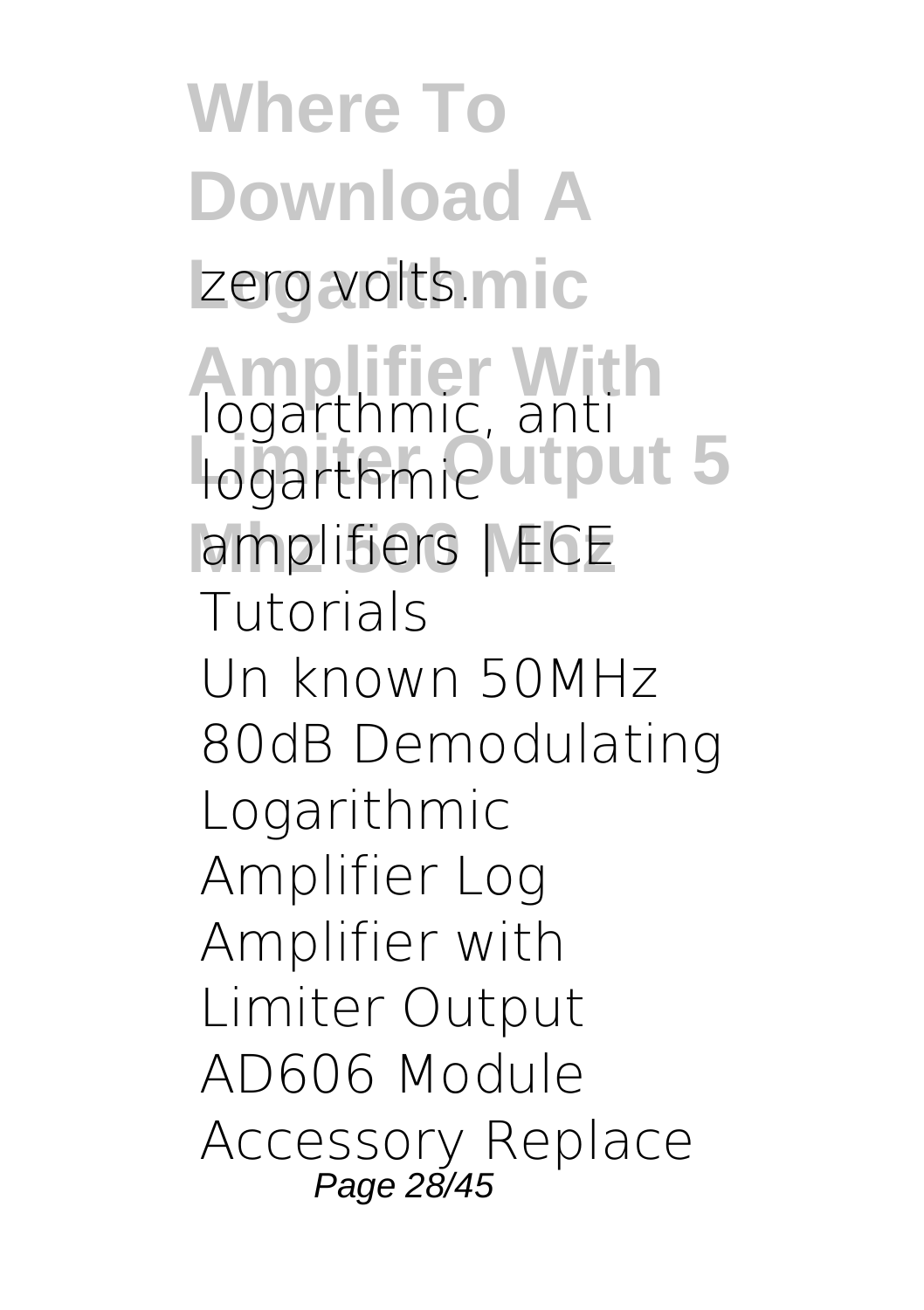**Where To Download A** Parts By Yourself: Amazon.co.uk<br>Kitabon & Home Select Your Cookie<sup>5</sup> Preferences We Kitchen & Home use cookies and similar tools to enhance your shopping experience, to provide our services, understand how customers use our Page 29/45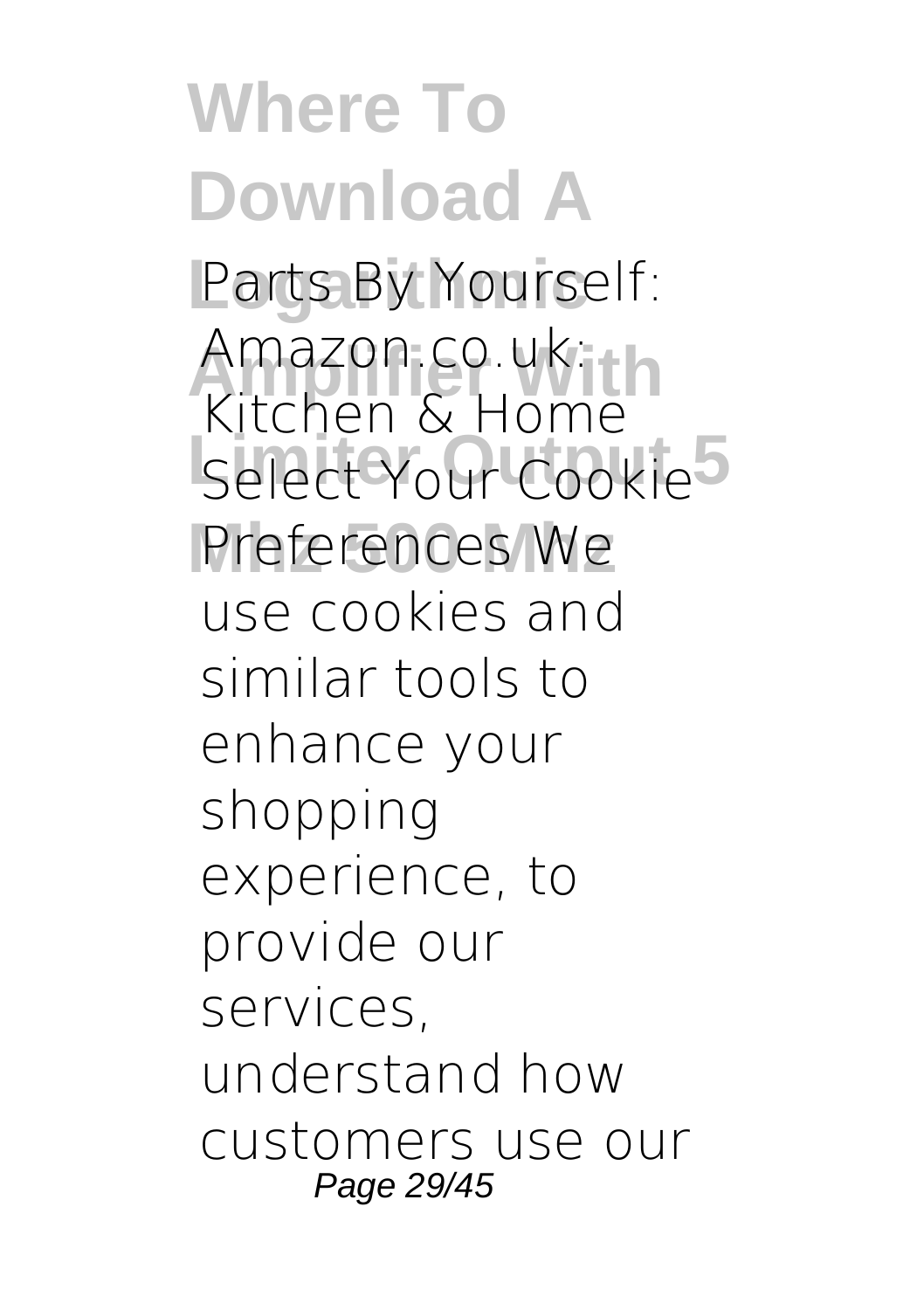**Where To Download A** services so we can make**lifier** With display adsutput 5 **Mhz 500 Mhz** improvements, and

*Un known 50MHz 80dB Demodulating Logarithmic Amplifier Log ...* The AD8306ARZ is a complete IF Limiting Amplifier providing both an accurate Page 30/45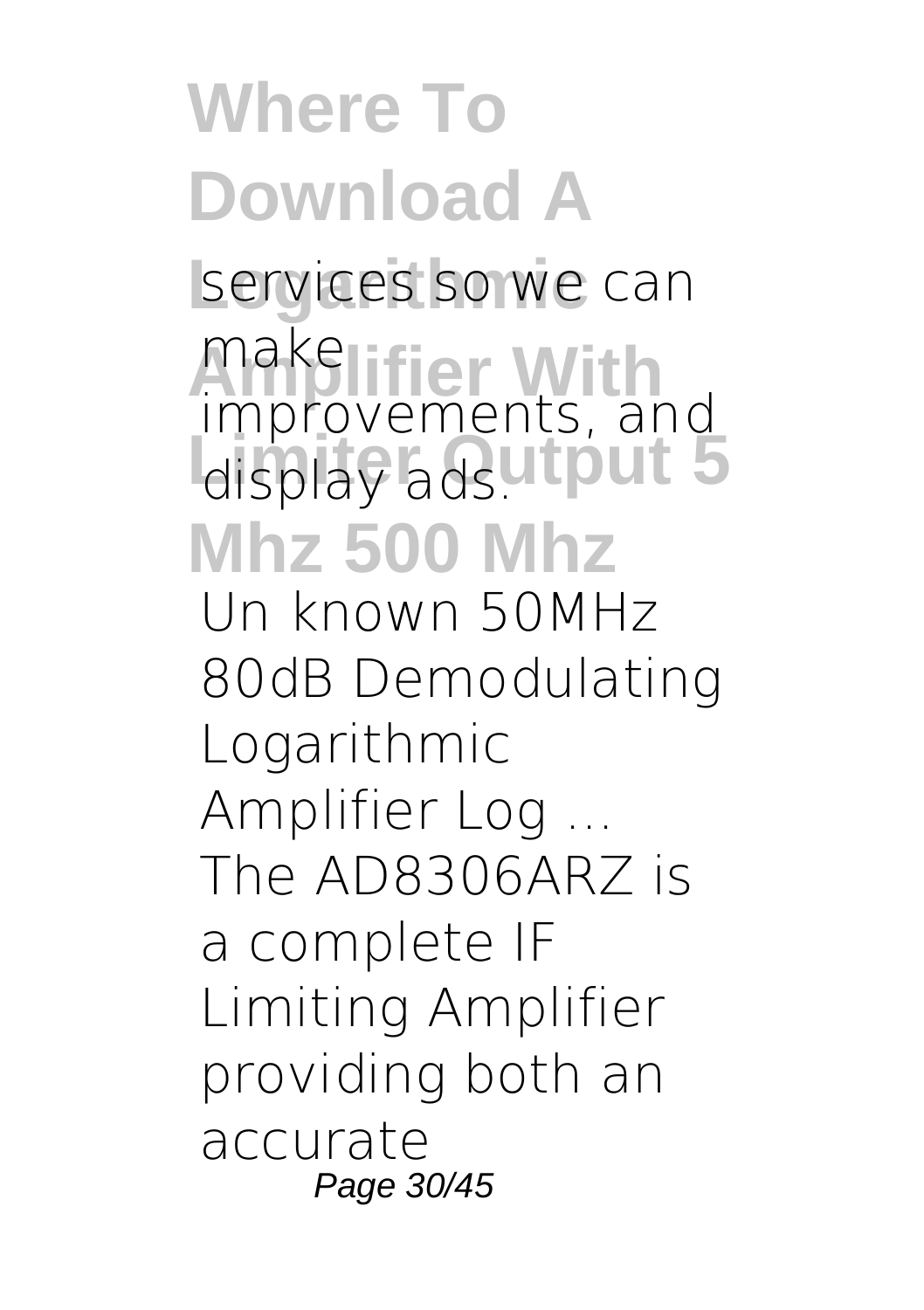**Where To Download A Logarithmic** logarithmic **(decibel)** measure (the RSSI function)<sup>5</sup> over a dynamic of the input signal range of 100dB and a programmable limiter output, useful from 5 to 400MHz. It is easy to use, requiring few external components. A single supply Page 31/45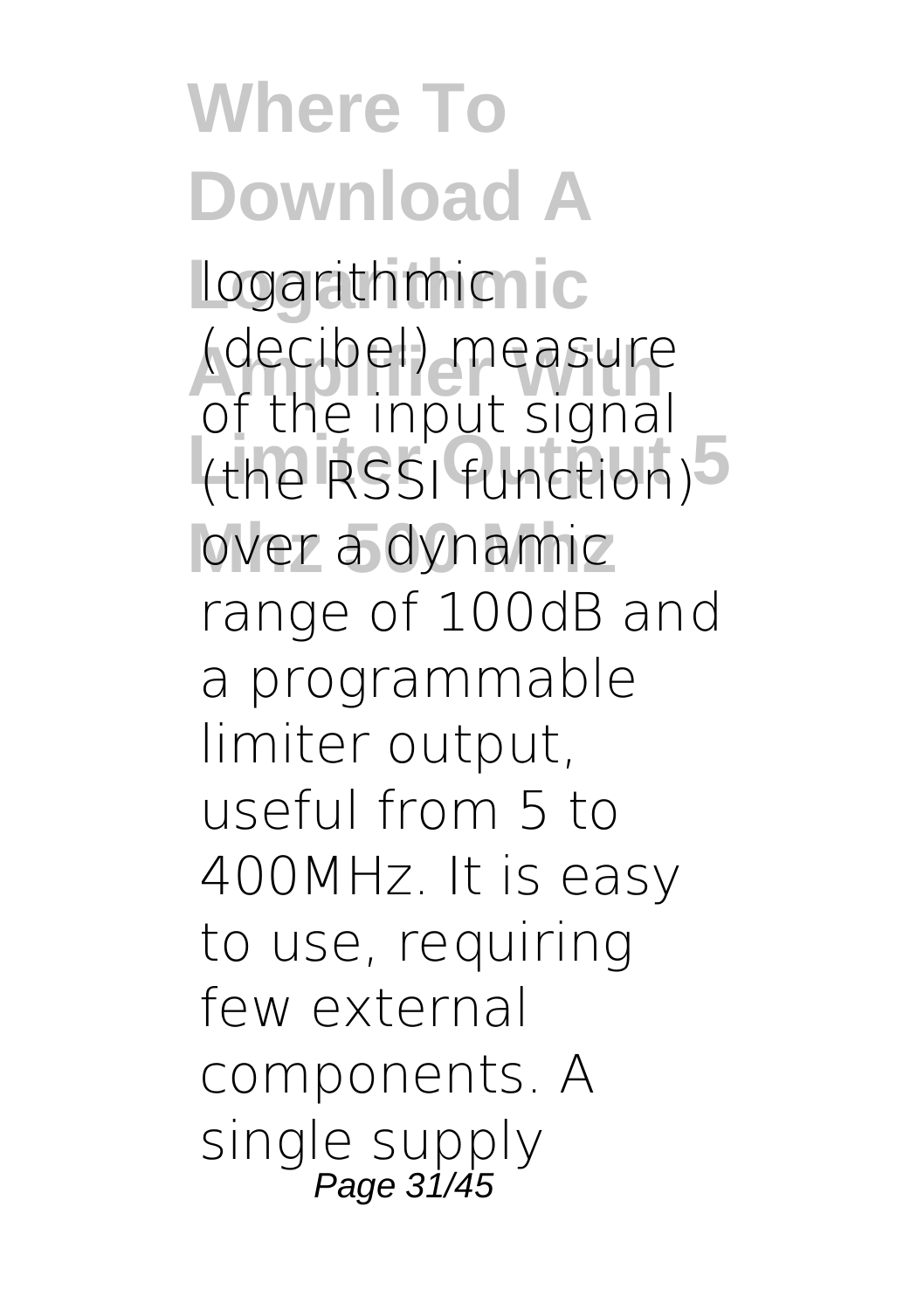**Where To Download A** voltage of +2.7 to **Amplifier With** +6.5V at 16mA is **Little Strate**<br> **Limited** 5 power consumption needed, of under ...

*AD8306ARZ Analog Devices, Logarithmic Amplifier, 6 ...* Product Details. The AD8306 is a complete IF limiting Page 32/45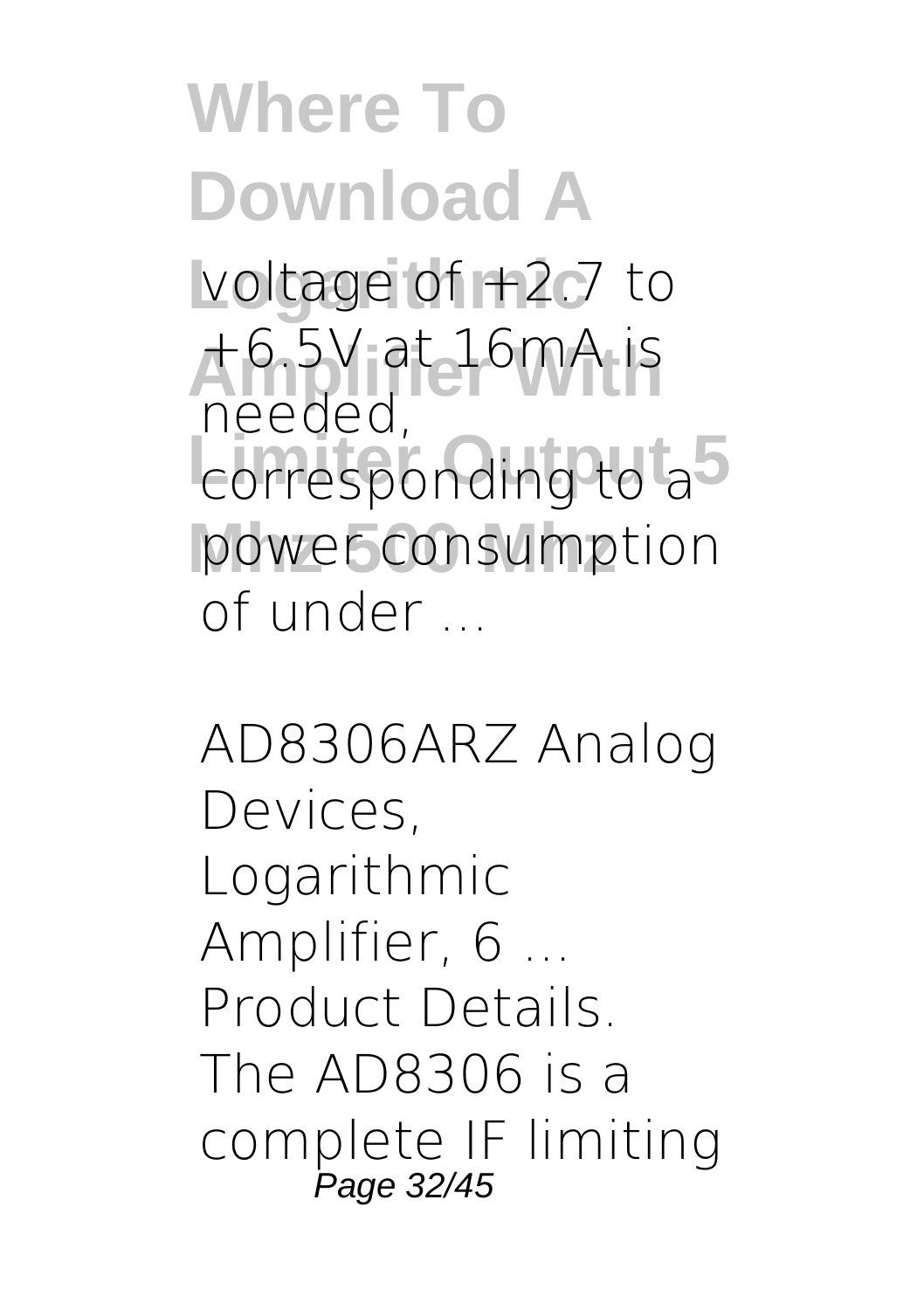**Where To Download A** amplifier, providing both an accurate (decibel) measure 5 of the input signal logarithmic (the RSSI function) over a dynamic range of 100 dB, and a programmable limiter output, useful from 5 MHz to 400 MHz. An evaluation board is Page 33/45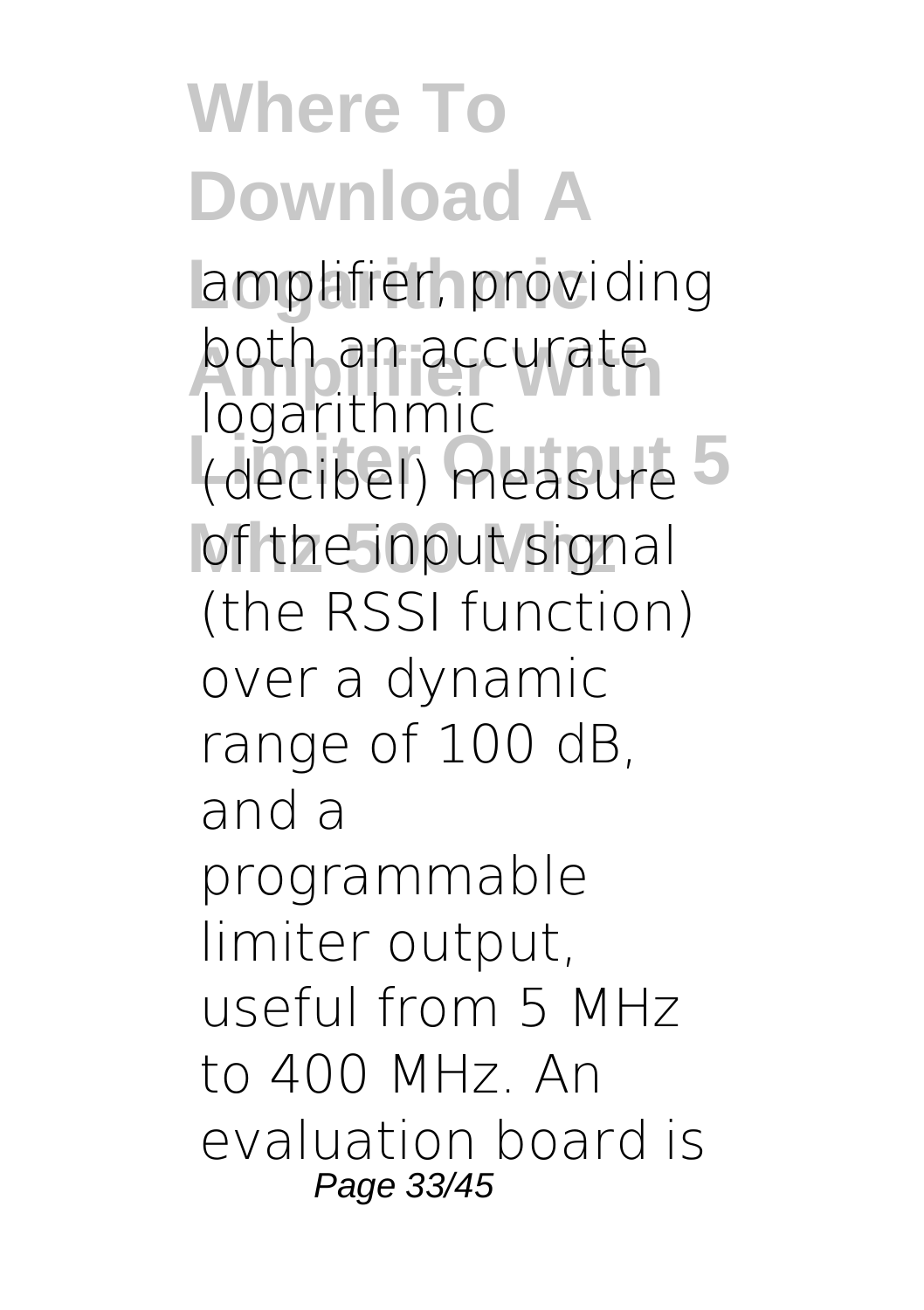**Where To Download A** available for this product and may the following put 5 product number: be ordered using AD8306-EVAL.

*AD8306 Datasheet and Product Info | Analog Devices* AD606: 50 MHz, 80 dB Demodulating Logarithmic Amplifier with Page 34/45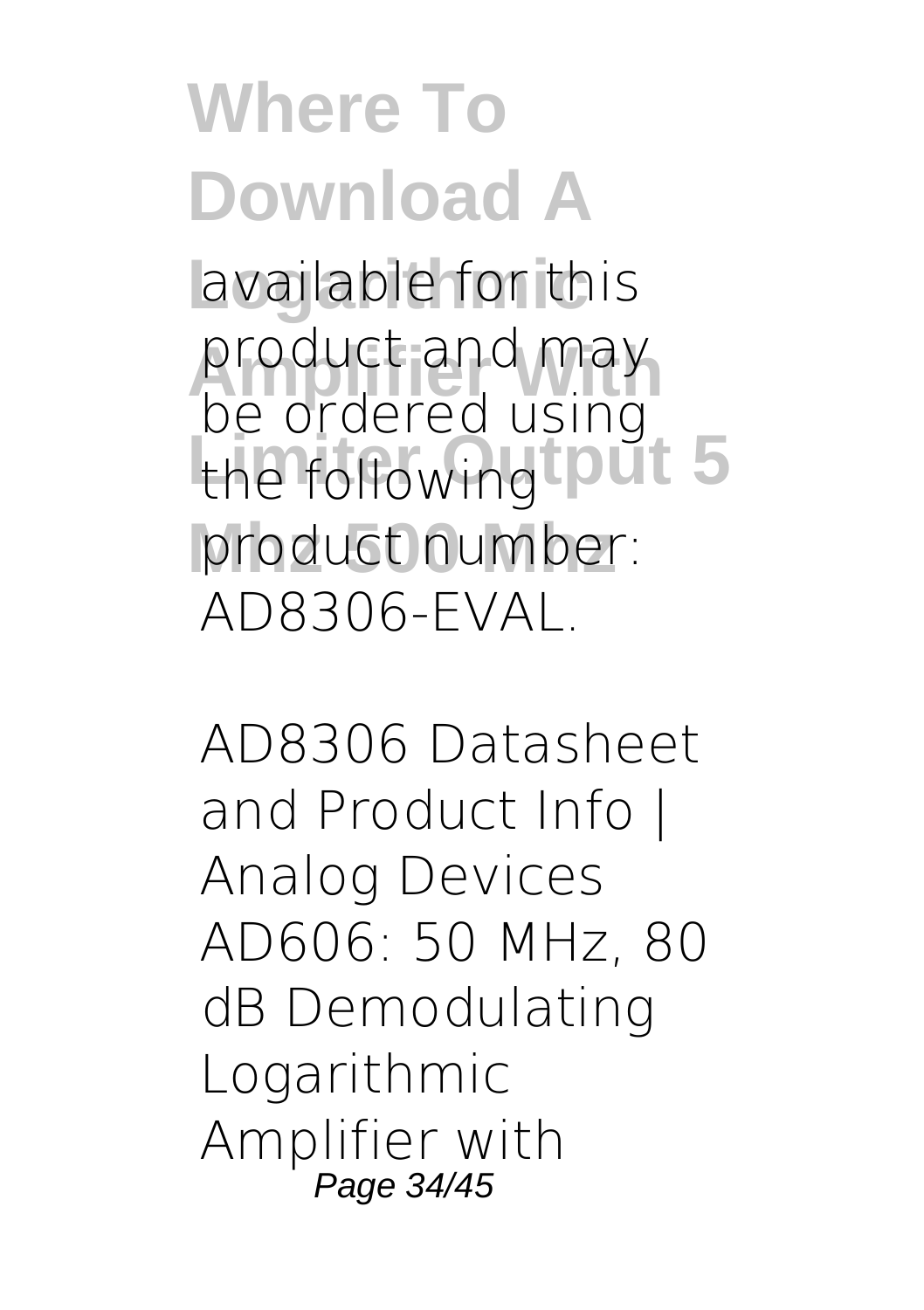**Where To Download A** Limiter Output **Data Sheet 500-4"/**<br>
MAX 6 "EXO/4" **Limiter Output 5** \$',VLP3//& **Mhz 500 Mhz** ADIsimRF 3&'&3&/  $%4*6-"5*0/4$ \$&."5&3\*"-4 5FDIOJ DBM"SUJDMFT Design a Logamp RF Pulse Detector Detecting Fast RF Bursts using Log Amps Log Amps and Directional Couplers Enable Page 35/45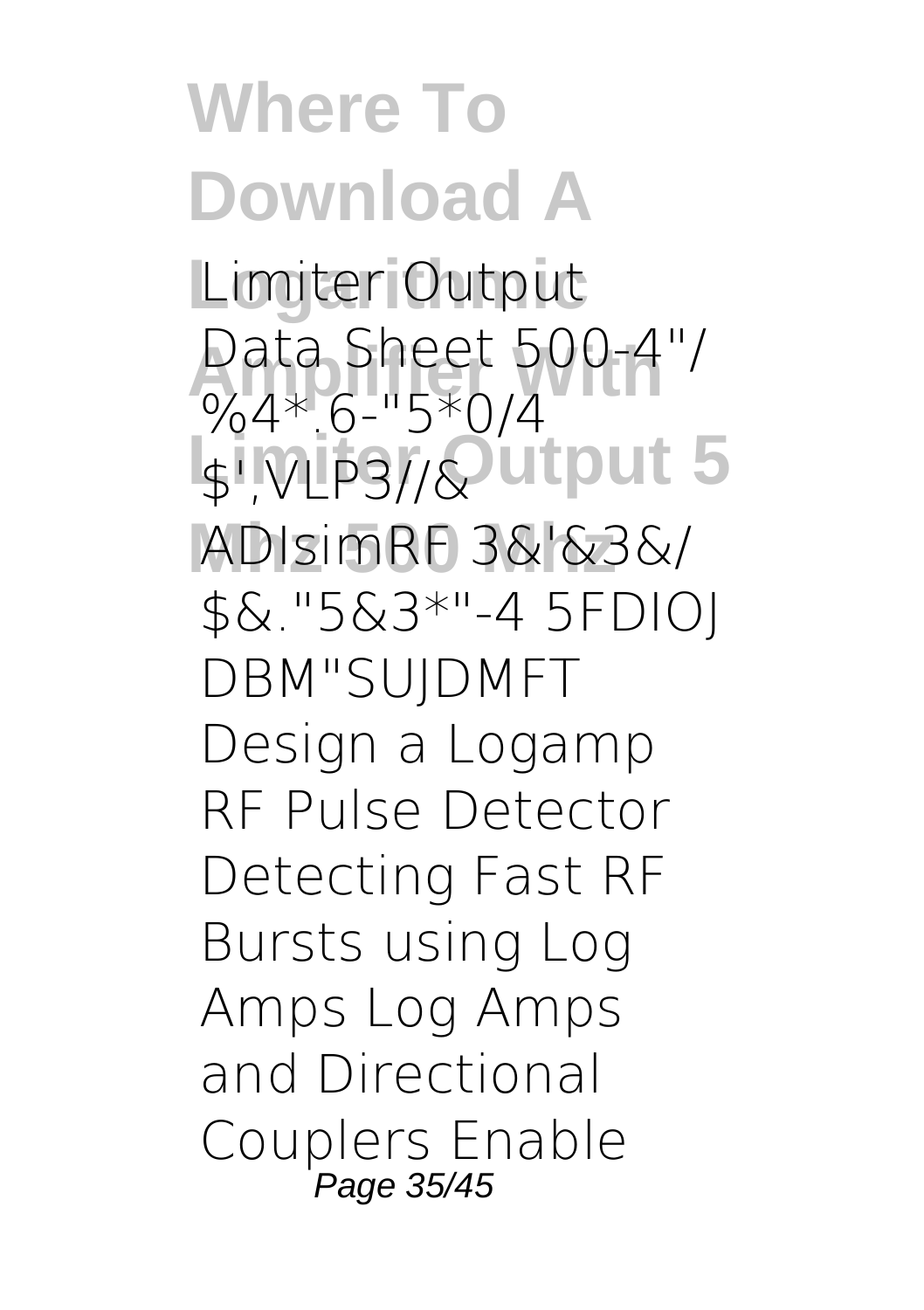## **Where To Download A VSWR Detection** Make Precise Base-<br>Station Power Measurements **ut 5 Mhz 500 Mhz** Station Power

*a Logarithmic Amplifier with Limiter Output 50 MHz, 80 dB ...* The log amplifier's output is a DC representation that is proportional to the log of the input Page 36/45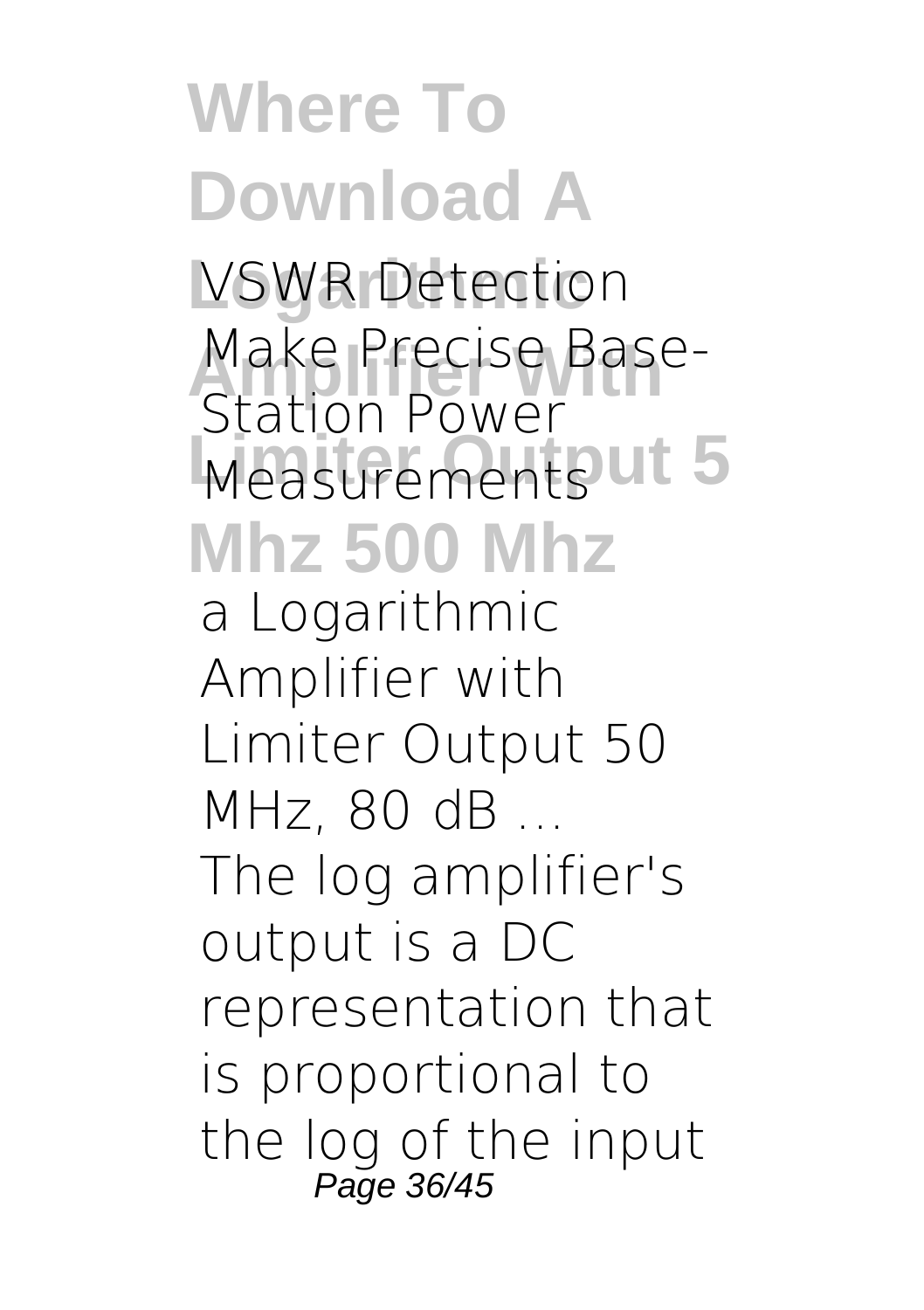**Where To Download A** signal's RFmic envelope. The used, amplifies low<sup>3</sup> level signals, hz limiter output, if retaining the phase and frequency modulation information but losing the amplitude information. By using both the log and limiter outputs Page 37/45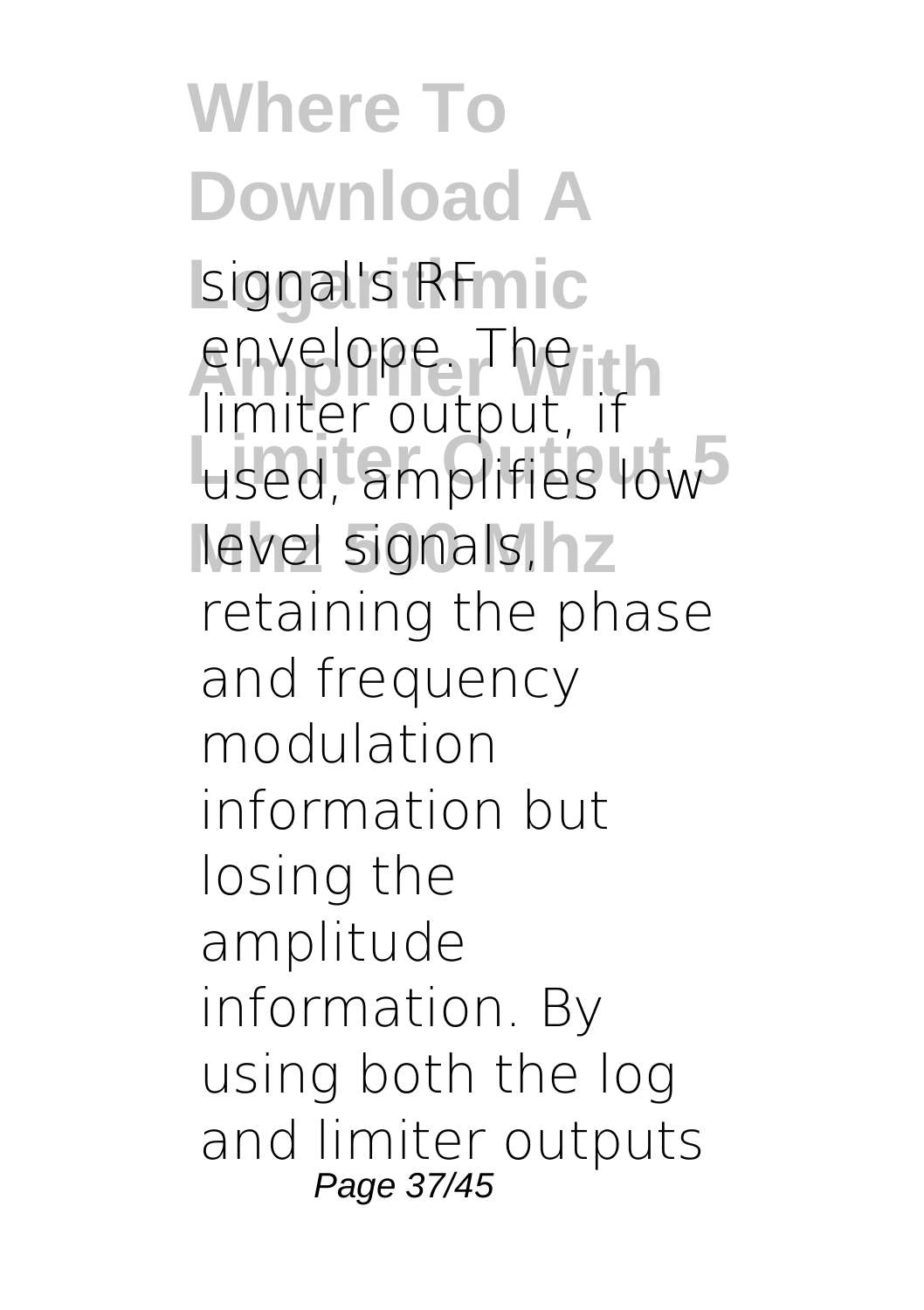**Where To Download A** of these devices, the input signal's phase can be put 5 determined at a amplitude and point in time.

*A 0.1 to 2.5 GHz Logarithmic Amplifier for RF Detection* Select Your Cookie Preferences. We use cookies and Page 38/45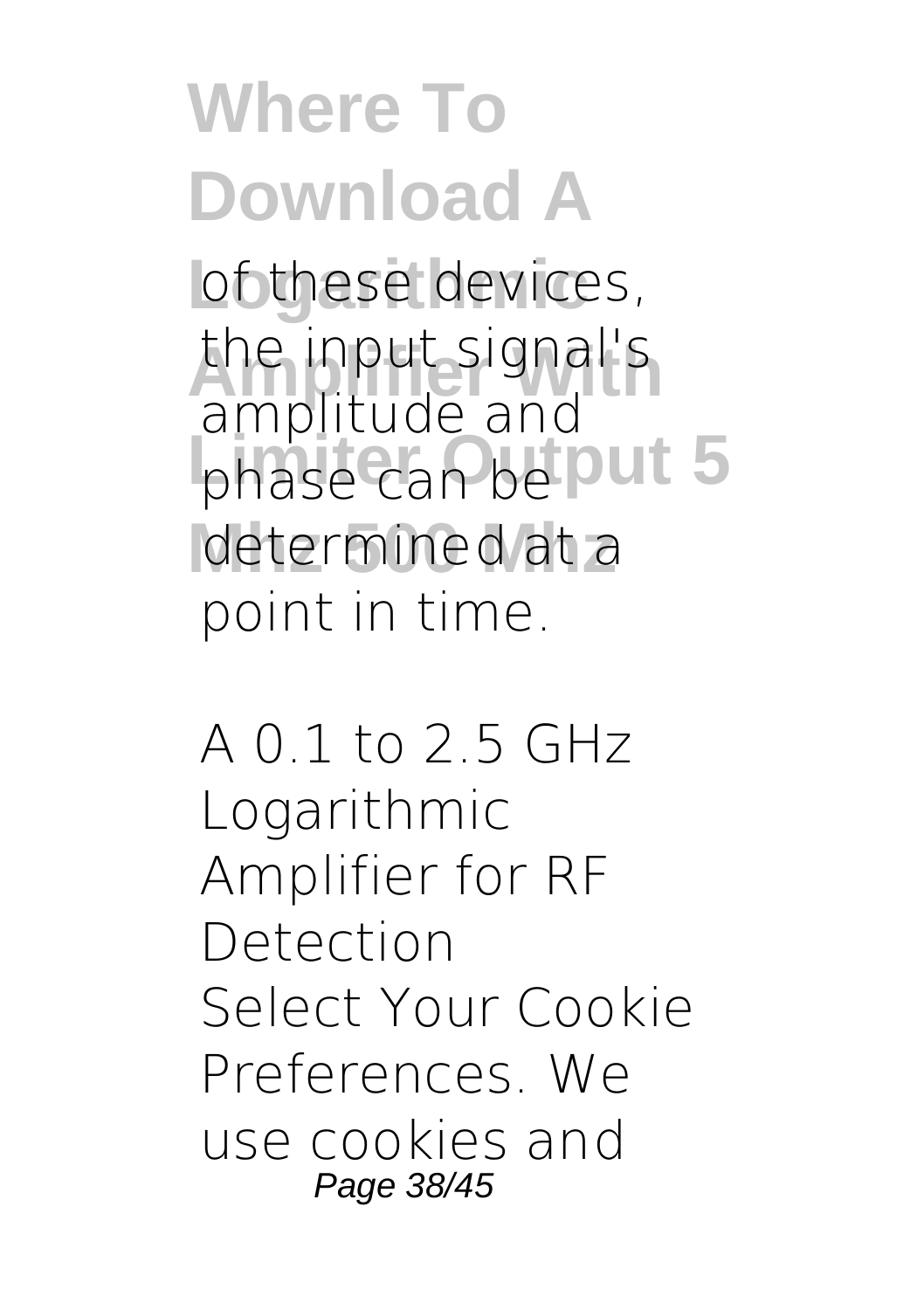**Where To Download A Logarithmic** similar tools to enhance your<sub>lith</sub> experience, tout 5 provide our lhz shopping services, understand how customers use our services so we can make improvements, and display ads.

*SHENLIJUAN 50MHz* Page 39/45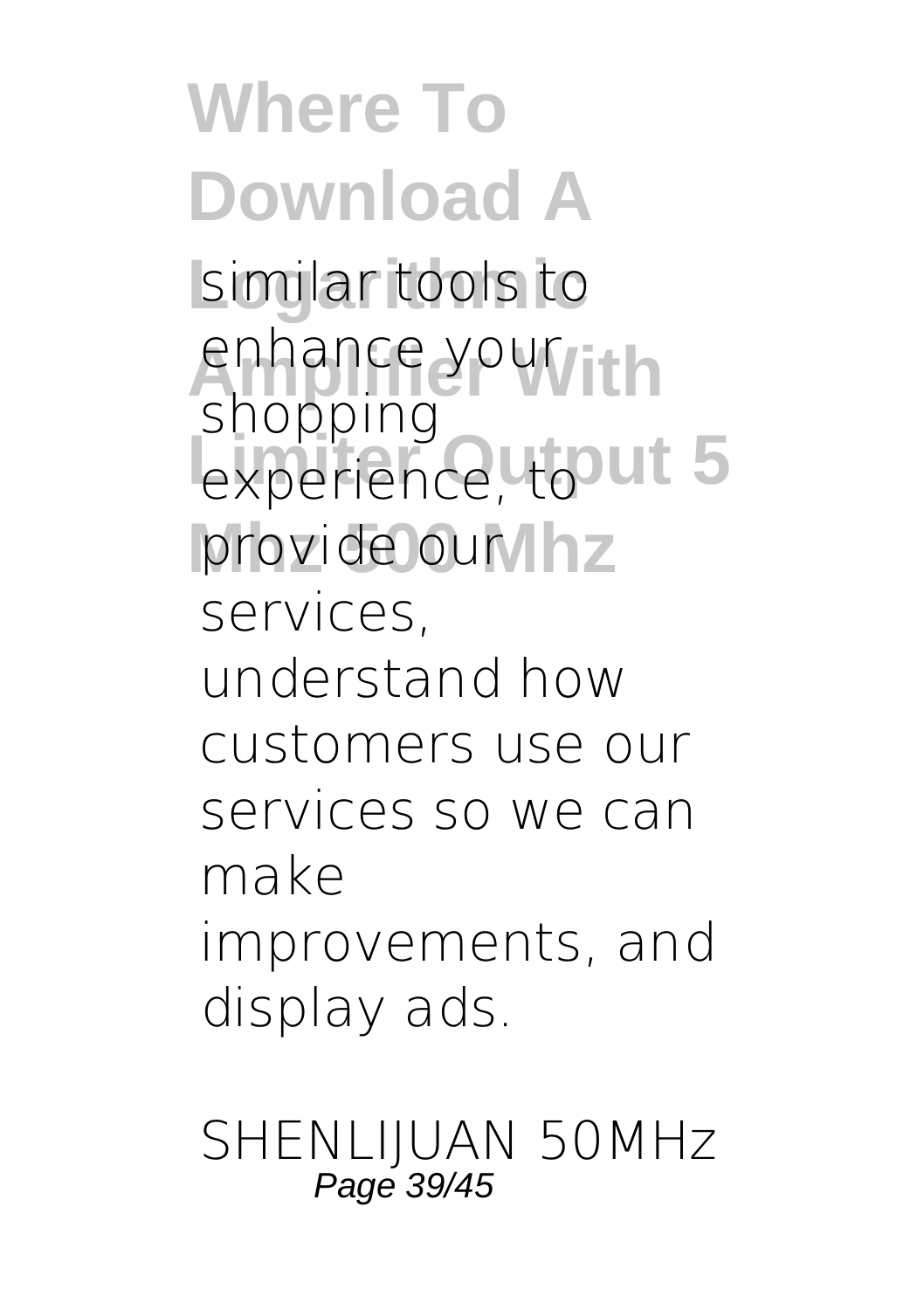## **Where To Download A**

**Logarithmic** *80dB Demodulating* **Amplifier With** *Logarithmic* It serves for data<sup>t</sup> 5 compression and *Amplifier ...* analog compensation. This logarithmic amplifier is used in log IF circuitry as well as video and log amplifiers. The TL441AM is characterized for Page 40/45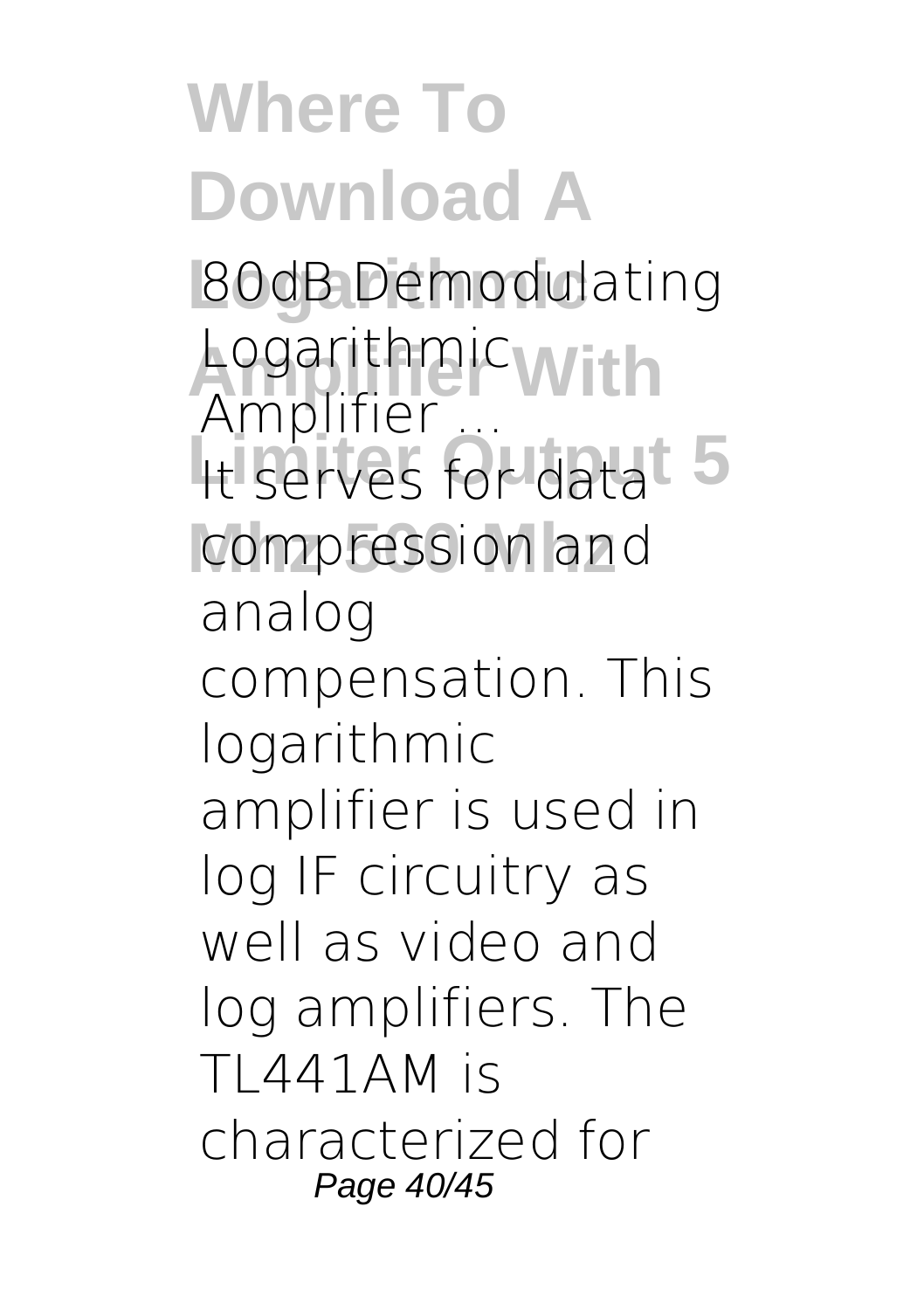**Where To Download A** operation over the full military with of  $-$  55°C to 125°C. PRODUCTION DATA temperature range information is current as of publication date.

*Logarithmic Amplifier datasheet - TI.com* The logarithm amplifier gives an Page 41/45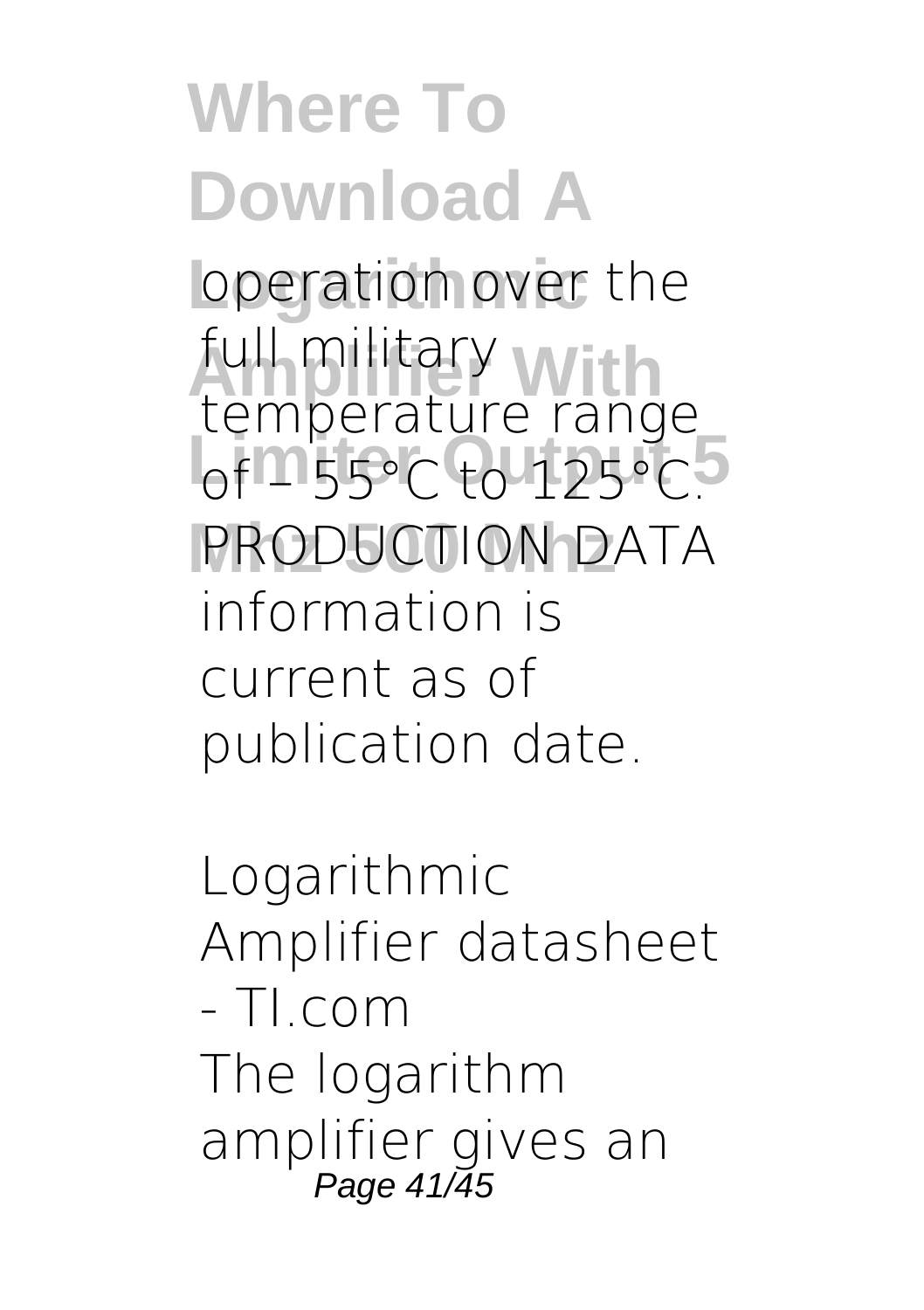**Where To Download A** output voltage which is<br>*<u>proportional</u>* to the **Linda** Logarithm of the Linda 5 applied inputhz proportional to the voltage. To design a logarithm amplifier circuit, high performance op-amps like LM1458, LM771, LM714 are commonly used and a Page 42/45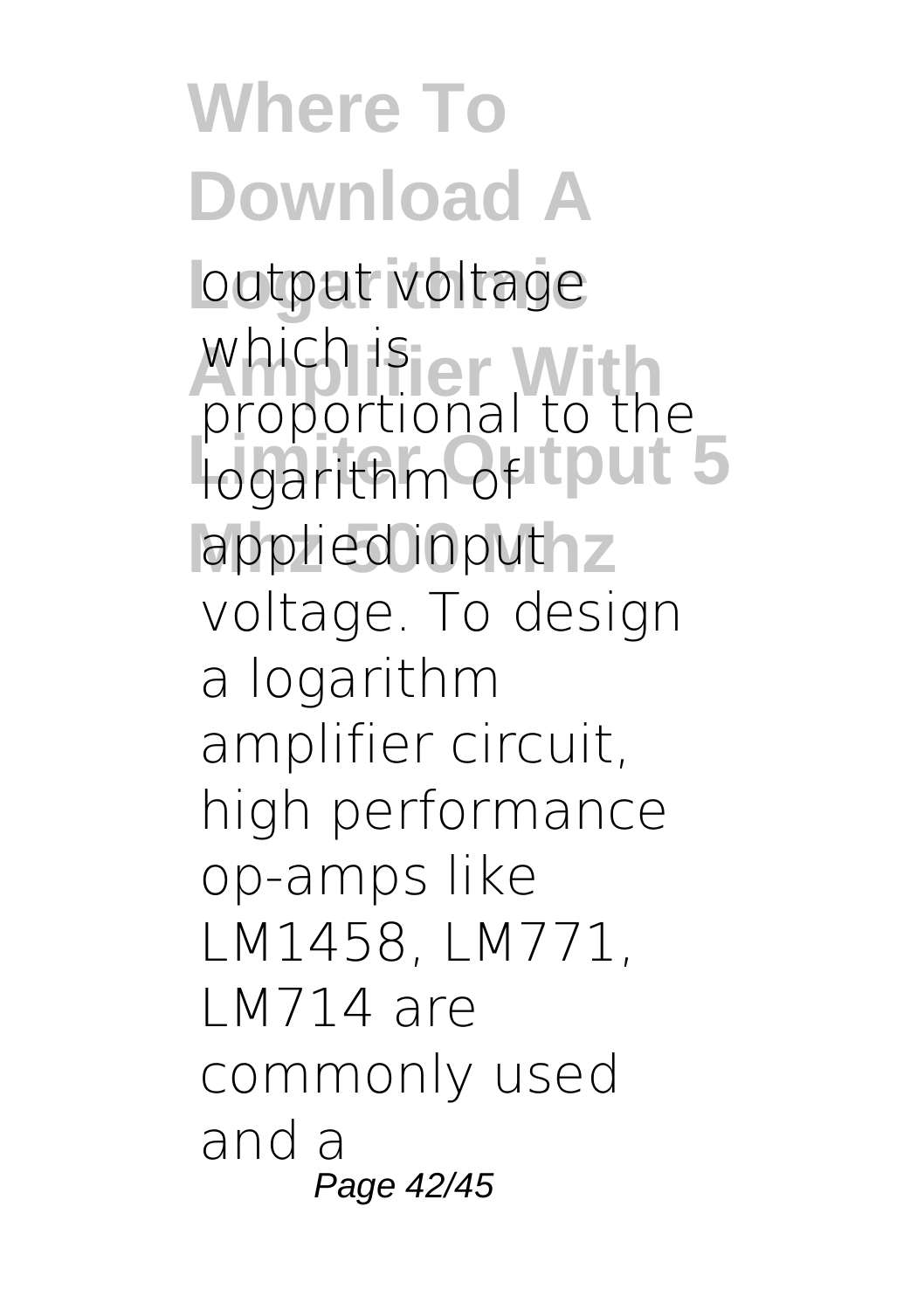## **Where To Download A** compensated<sub>c</sub> **Logarithm amplifier** than one. Output 5 **Mhz 500 Mhz** may include more *Log amplifier - Wikipedia* A Logarithmic Amplifier With Limiter Output 5 Mhz 500 Mhz a logarithmic amplifier with limiter a Page 43/45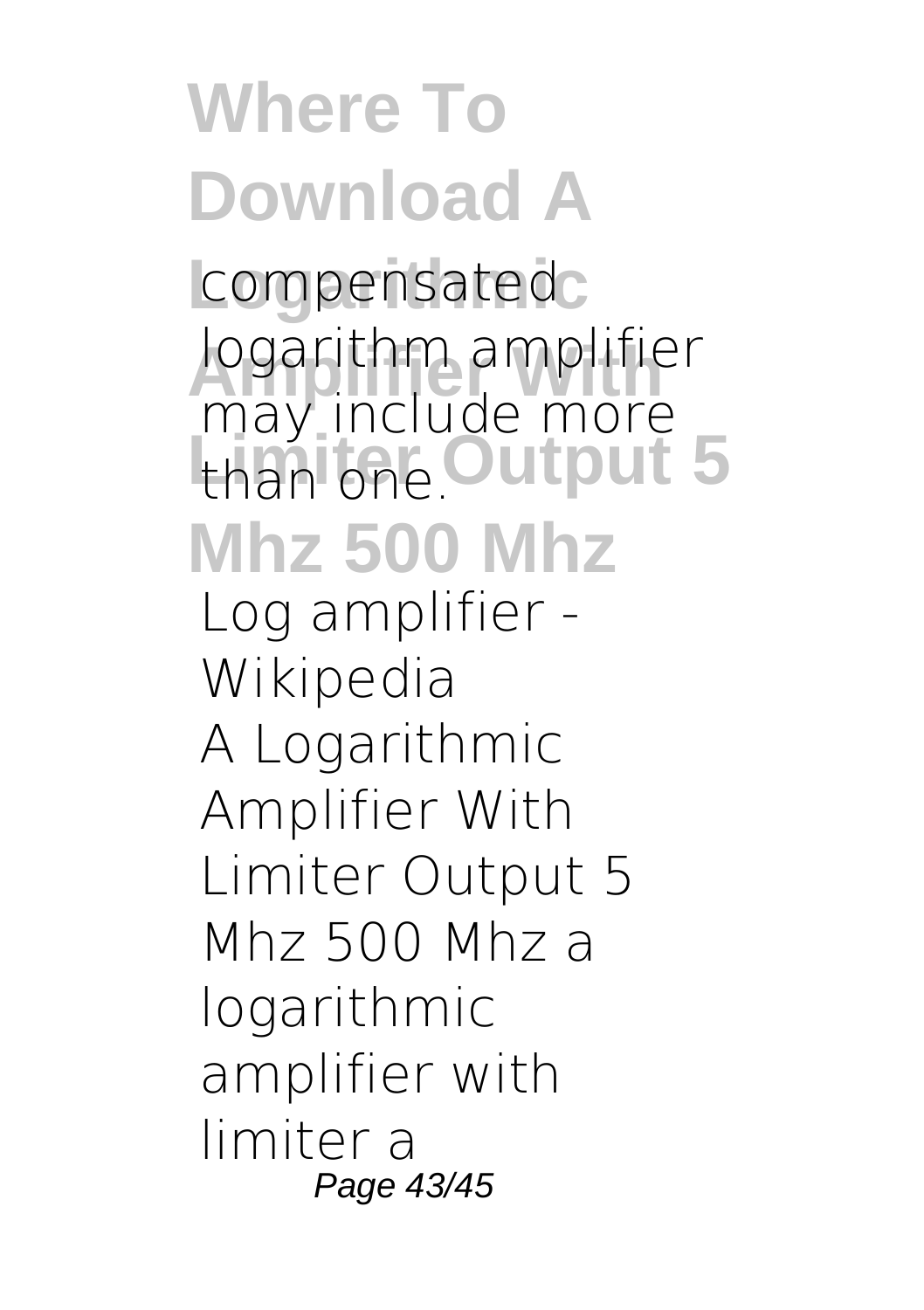**Where To Download A Logarithmic** logarithmic **Amplifier With** amplifier with **Limiter Propiete IFUL 5** limiting amplifier, limiter The AD8309 providing both an accurate logarithmic (decibel) measure of the input signal (the RSSI function) over a dynamic range of 100